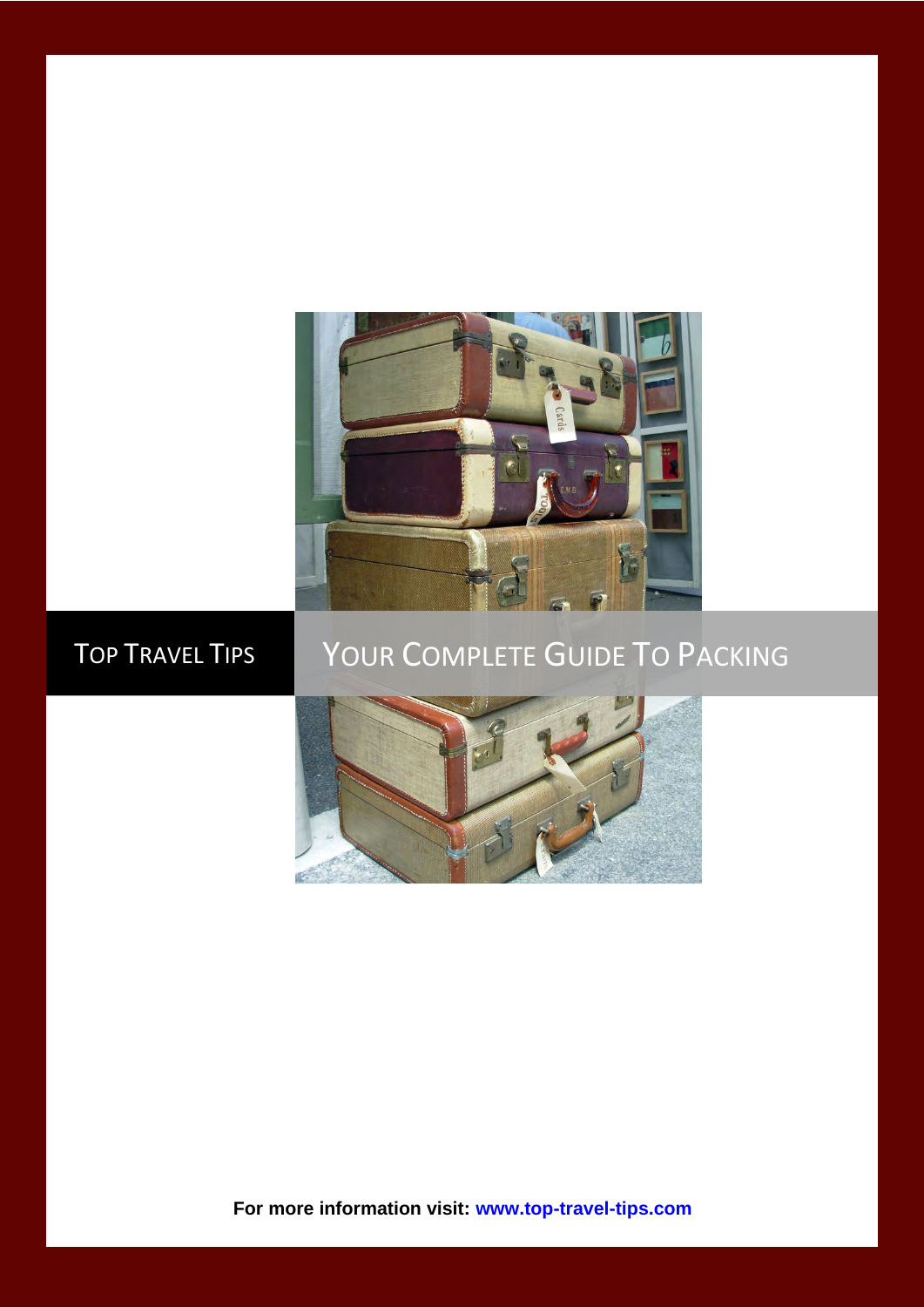#### **About Top-Travel-Tips.com**

Top-Travel-Tips.com is a travel advice website offering practical travel tips. Our focus is on four key areas: Plan your perfect trip, Find your perfect trip, Travel accessories, and Practical travel tips.

We also offer advice and reviews on travel related products that can enhance your travel experience further. All the content on our website is unique and written by us.

We at Top-Travel-Tips.com are very passionate about travelling and we like to share our travel experience with you. We encourage you to visit our website [www.top-travel-tips.com](http://www.top-travel-tips.com/index.html) for further information and travel advice.

# **Copyright Notice**

Copyright © 2011 Top-Travel-Tips.com, Asa Gislason

Published by Top-Travel-Tips.com, Asa Gislason. All rights reserved.

All content contained within "Top Travel Tips – Your Complete Guide To Packing "is copyright © Asa Gislason of Top-Travel-Tips.com.

All literary work contained within the "Top Travel Tips – Your Complete Guide To Packing" belongs to and is the sole property of its respective authors and is reprinted with permission.

**No resale rights are accorded with the sale of this book. Reproduction, copying, or any other form of use the pieces contained within the book is STRICTLY FORBIDDEN without express permission from the author him or herself. If perjury is discovered the offenders will be prosecuted to the full extent of the law.**

These rules have been established to protect the rights and ownership of the authors and to ensure that their work is upheld as their own.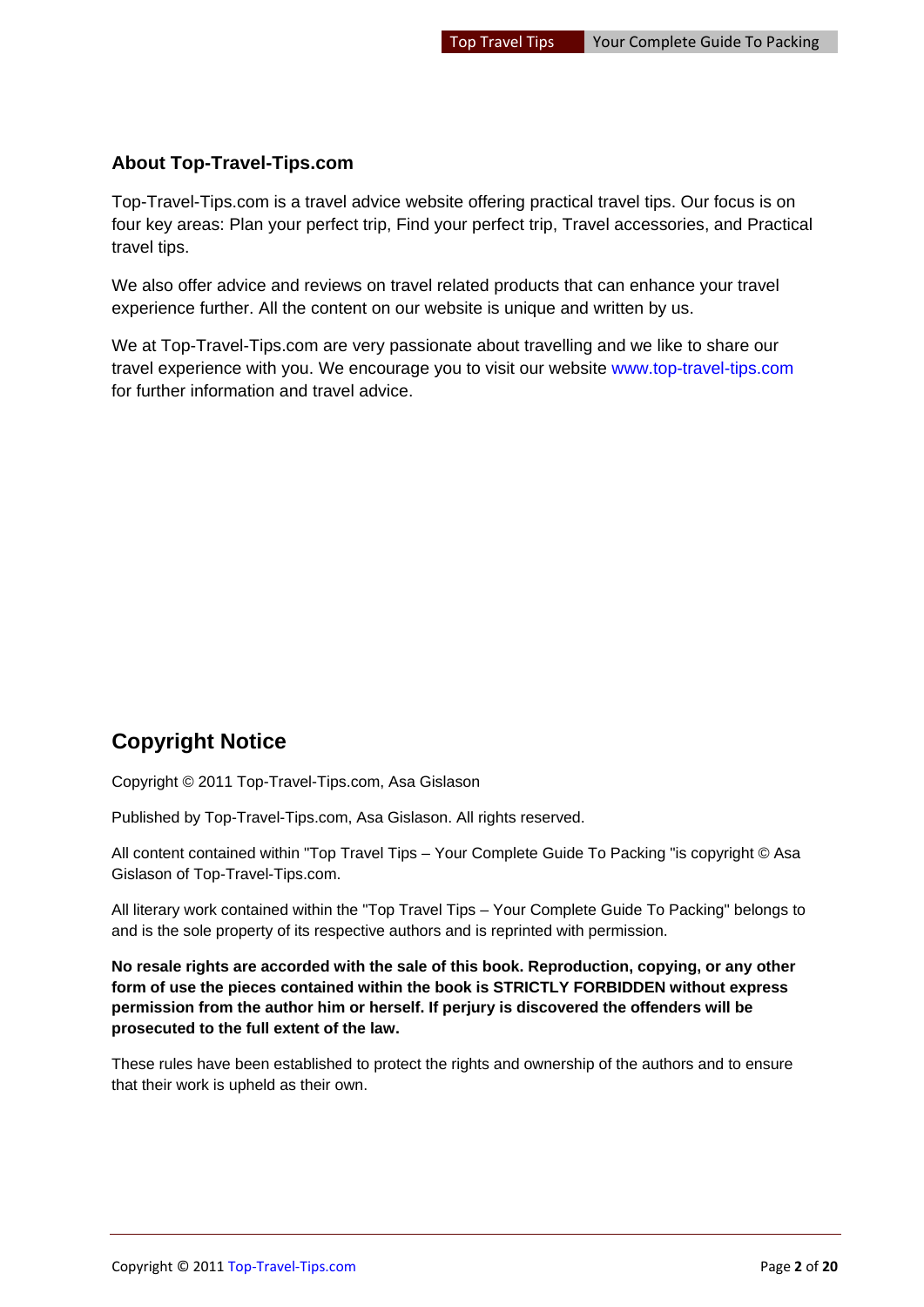# **Table Of Contents**

| 1. |     |  |
|----|-----|--|
|    | 1.1 |  |
|    | 1.2 |  |
|    | 1.3 |  |
| 2. |     |  |
|    | 2.1 |  |
|    | 2.2 |  |
|    | 2.3 |  |
| 3. |     |  |
|    | 3.1 |  |
|    | 3.2 |  |
|    | 3.3 |  |
|    | 3.4 |  |
|    | 3.5 |  |
|    | 3.6 |  |
|    | 3.7 |  |
|    | 3.8 |  |
|    | 3.9 |  |
|    |     |  |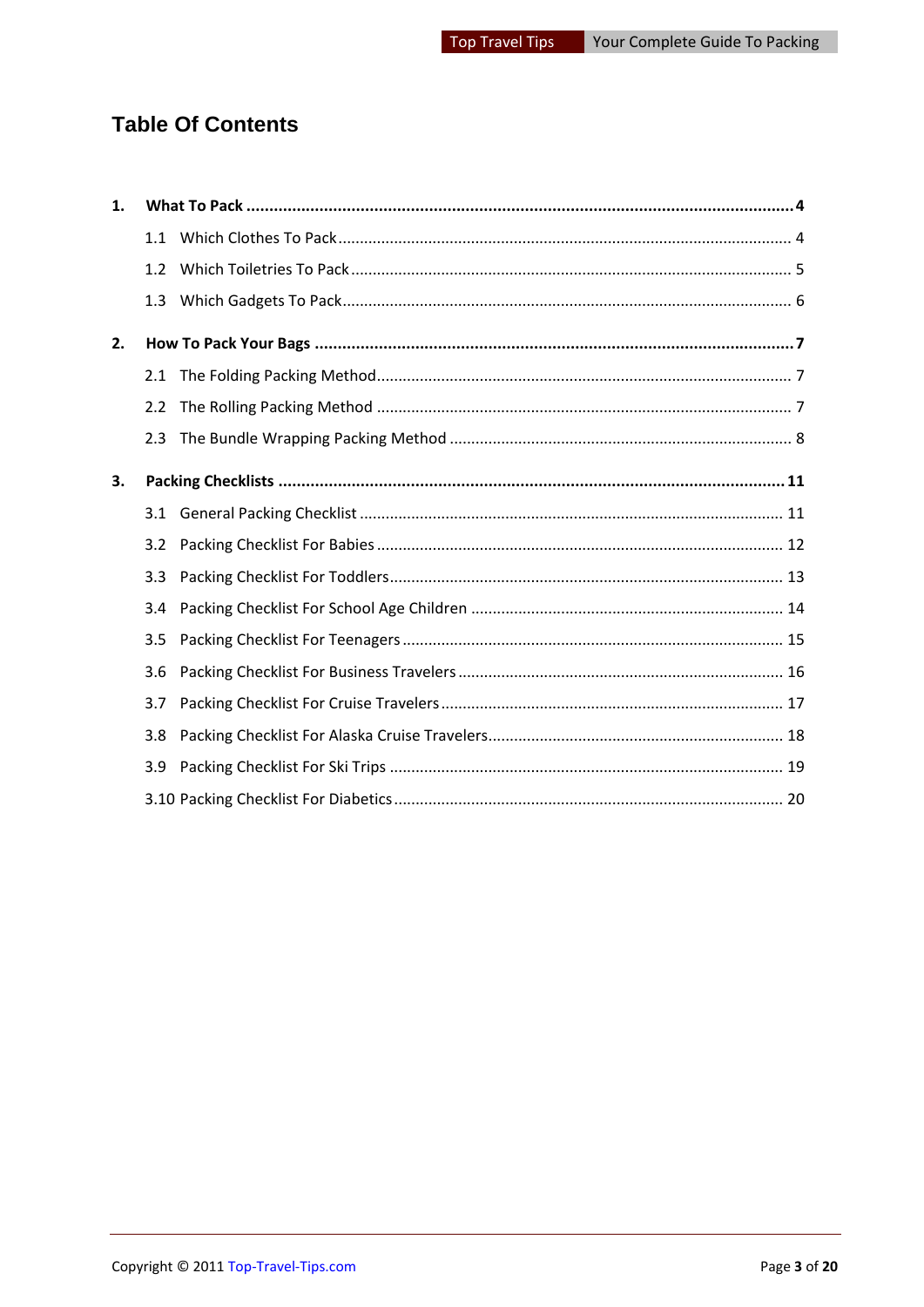Top Travel Tips **Packing Guide** offers practical packing tips and advice about:

- **What To Pack** What you must have in mind when choosing clothes, toiletries and gadgets to pack for your trip
- **How To Pack It** Explains the different packing luggage methods and how they work in practice

<span id="page-3-0"></span>This guide also offers various printable **Packing Checklists**, i.e. for different travel needs.

### **1. What To Pack**

Airlines are getting stricter about luggage allowances all the time. They are not only charging higher fees for overweight, increased number of airlines are starting to charge separately for all check-in luggage.

**Travelling light** has never been more appealing. Not only makes it travelling easier in many respects, it can also save you money in check-in fees.

Travelling light is though not always an option. Nor is it necessarily what you want. You might want to take a little bit more with you than is strictly necessary.

Maybe you can do without the second formal wear but you want to take both… just in case you changed your mind. Or you might want to bring few items of luxury with you… you could live without them but you do not want to.

The best packing advice is to start with the **items you know you will need** - packing checklists are helpful with this. If you have free space / weight allowance left then you can use it for your optional extras / luxury items.

#### <span id="page-3-1"></span>**1.1 Which Clothes To Pack**

The climate at your destination, what you will be doing when you get there and the length of your trip will determine which clothes to pack.

You will have to pack very differently if you are going to Brazil or Iceland, or if you are going on a skiing trip or romantic city break. While the length of your journey is fundamental in how much clothes you need to pack.

On shorter trips, you might want to pack enough to last you throughout your trip, i.e. without having to do any laundry. You should be able to fit into one suitcase enough clothes to last you for 2 - 3 weeks.

For longer journeys, you will have to fit in some laundry on the way, fortunately that is usually not that difficult.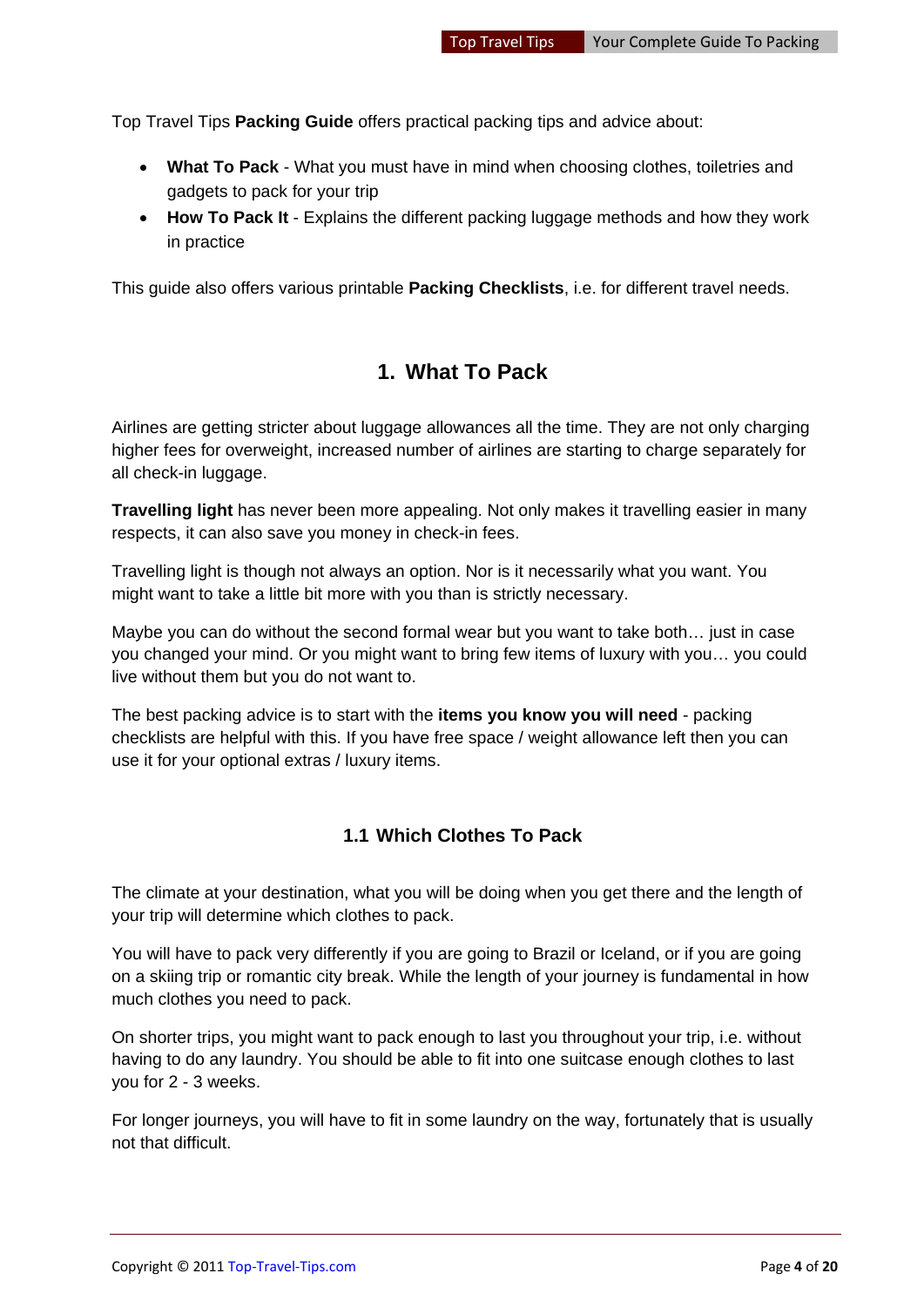Few practical things to have in mind when choosing which clothes to pack for your trip:

**Lightweight clothes** are ideal for travelling. The lighter the clothes are, the more you can pack. Did you know that average jeans weigh about 750 grams (26.5 oz) while lightweight travel trousers can weigh as little as 285 grams (10 oz).

**Wearing layers** is the best way to deal with variations in temperature. Layers give you more flexibility, as you can add or remove clothes as needed. There are excellent technical layering clothes available that are lighter and take less space in a suitcase then heavy coats or pullovers.

Wrinkled clothes are constant concern of travelers. The packing method you use can help **minimize wrinkling** but the fabric in your clothes is also important. To test the fabric take it in your hand, squeeze hard, and see how quickly the fabric "bounces" back. Only pack clothes in fabric that bounces back.

Clothes that **dry quickly** are always good idea. Especially if you will be doing your own washing and must count on everything being dry the following morning.

**Reversible clothes** can double your clothing choices without increasing your luggage weight too much. This is especially useful on longer journeys when you might get bored with the limited choice of different outfits.

You can also get more different outfits from fewer items of clothes is you pack clothes in **few colors that mix**.

Modern travel clothes tend to be lightweight, wrinkle resistant and dry quickly, making them ideal for travelling.

#### <span id="page-4-0"></span>**1.2 Which Toiletries To Pack**

You should minimize toiletries as much as you can, as they can be surprisingly heavy when all added together. Typical toiletries, i.e. shampoo, conditioner, perfume bottle, deodorant, toothpaste, etc, can easily weigh up to 2.5 kilos, or 88.2 oz.

You should aim to take only **the amount of toiletries that you will need** to last you through your trip as it does not make sense to be bringing back unused toiletries. Instead of packing full new shampoo container just put the amount you need (and little bit more) into a smaller container. Take half a tube of toothpaste and roll it up tight, etc.

Consider **not bringing some toiletries at all**, i.e. those that you will not necessarily need. You might for example bring your hair conditioner but leave your deep hair conditioner at home… with the electronic toothbrush.

Another option is to **buy what you need at your destination**. It might even be cheaper… depending on your destination. However, some destinations might not have available the products you are used to, or they might be more expensive.

Always place all toiletries in plastic bags to prevent leakage. Leaked perfume bottle or shampoo container could easily ruin your favorite garment – it is not worth risking it.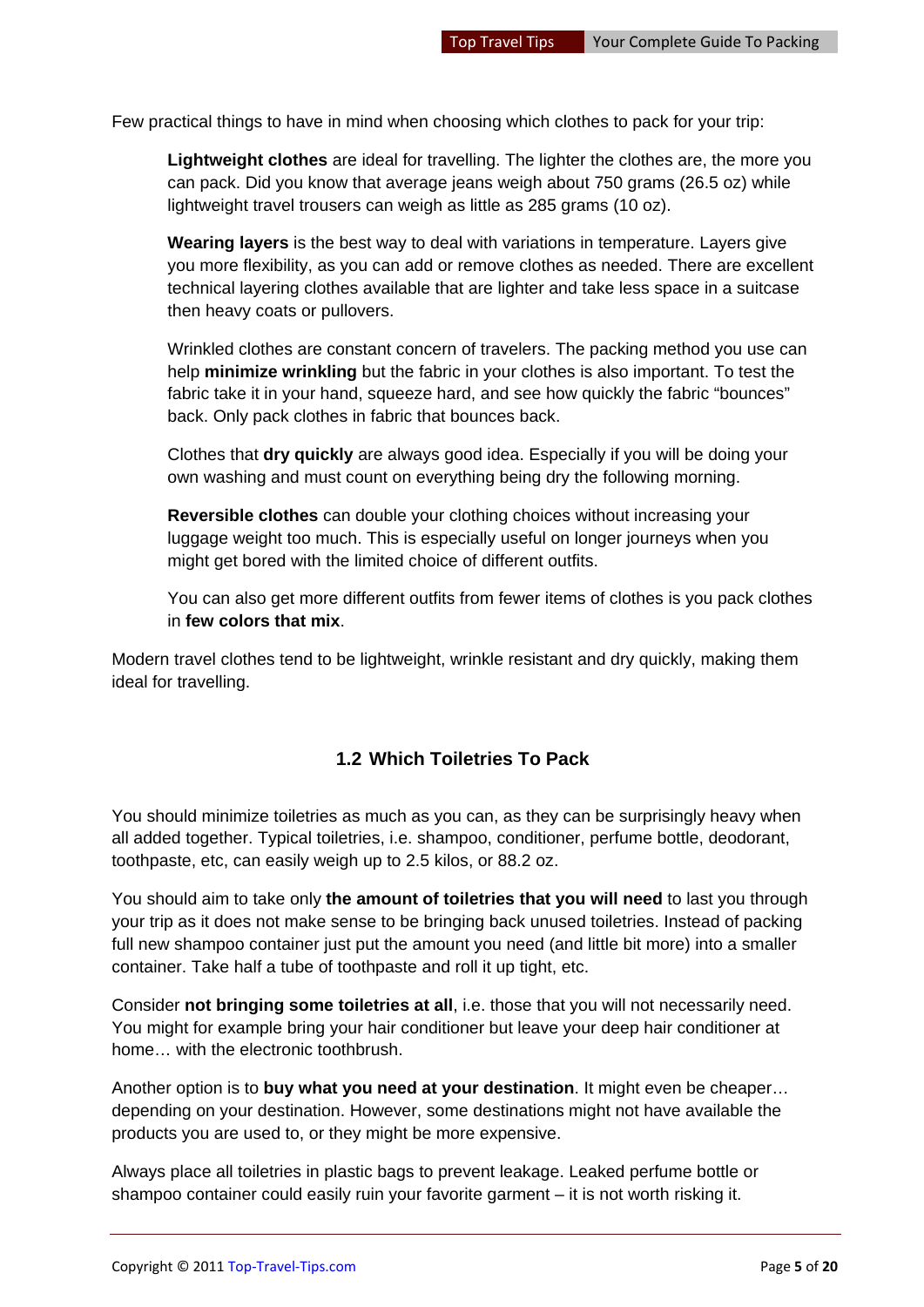#### <span id="page-5-0"></span>**1.3 Which Gadgets To Pack**

Electronic gadgets, like mobile phones, laptops, IPad, GPS equipment, DVD player, e-book readers, digital cameras, etc, have quickly become part of everyday necessities.

These gadgets tend to be **expensive** so losing them might have big financial impact. They also come with all kind of cables and different charges that all adds to the luggage… making travelling light even more of a challenge. Electronic gadgets are also **vulnerable to damage** so you must be careful how you pack them.

Ask yourself carefully **which gadgets you need for your trip**, i.e. which gadgets will make your travel more efficient and enjoyably.

Also, ask yourself if you are willing to risk losing a particular gadget and if not… make sure your **insurance** covers you adequately.

There is also other travel gear to consider, some of it can be necessary depending on the purpose of your journey. Going on a golfing vacation means that you are likely to bring your golf set with you, while hiking shoes and walking poles are essential if you are going on a hiking holiday.

This means you will have to be travelling lighter on other fronts, i.e. be extra vigilant when packing your clothes and electronic gadgets. You might want to consider renting the necessary travel gear at your destination, this is for example common practice on skiing holidays. You can also rent many electronic gadgets as well, e.g. cell phones and GPS equipment.

#### **What To Pack It In**

Now you have decided what to pack, do you have the [Right Luggage](http://www.top-travel-tips.com/international-traveler-luggage.html) to pack it in? Top Travel Tips offers advice on how to choose the right luggage that suits your travel needs.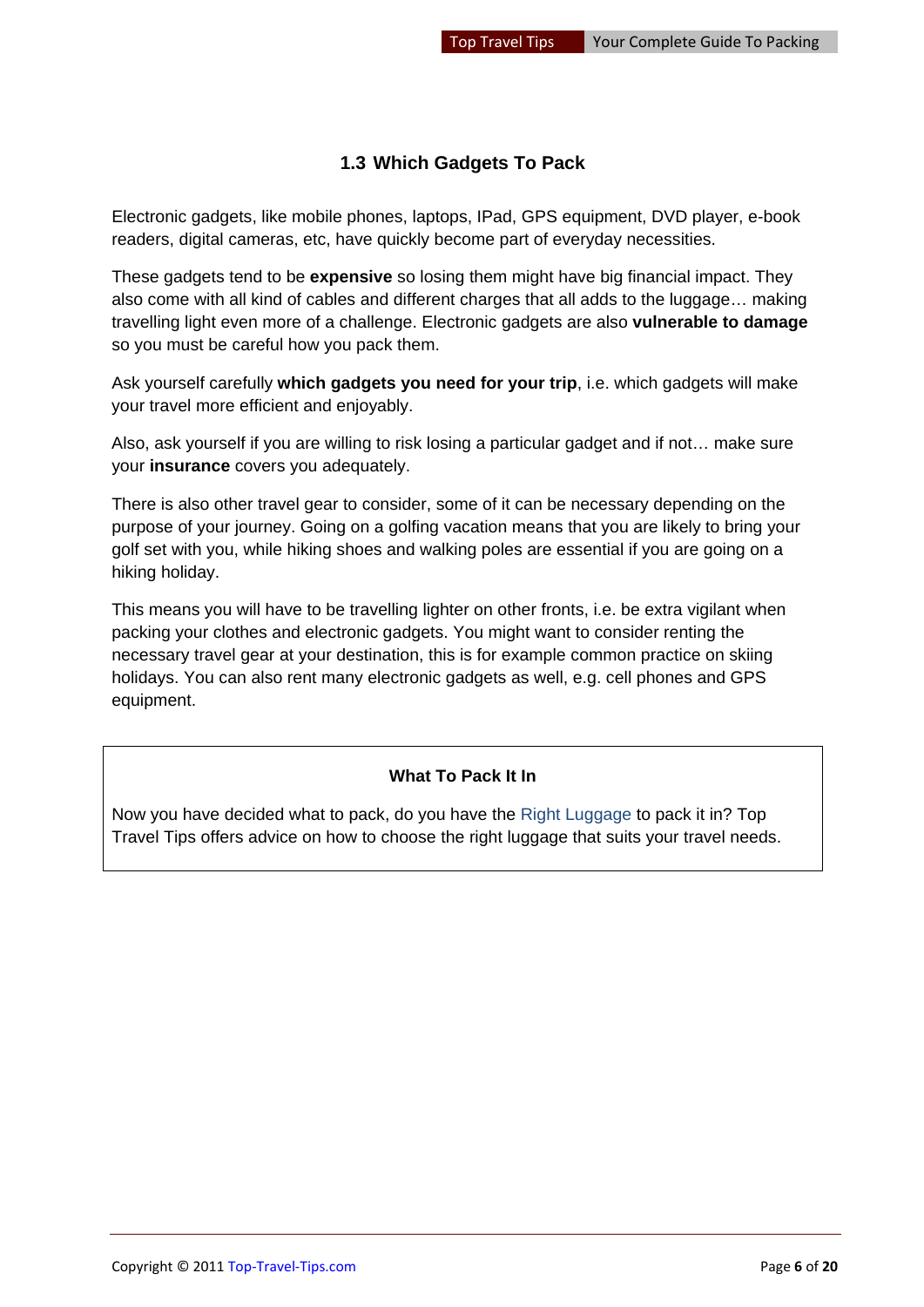# **2. How To Pack Your Bags**

<span id="page-6-0"></span>Even more importantly than what to pack is how to pack. Whatever packing method you choose, it is all about making the most of the limited space available, i.e. to fill all space as efficiently as possible.

There are three key packing methods: folding method, rolling method, and bundle wrapping.

#### **2.1The Folding Packing Method**

<span id="page-6-1"></span>The most traditional way to pack is by folding the clothes, similar as you do when you are putting your clothes in your wardrobe. This will though make the clothes crease when compressed so there better packing methods available.

However, if you prefer folding your clothes when packing then you can **reduce creases** notably by folding one item over another.

Take two or more items of clothes, like trousers, and lay half of one pair on top of the other. Fold the one on the bottom over the one on the top. Then take the other and fold it on the top. This gives each pair some support where you have folded it, making them less likely to crease or wrinkle in the folds.



#### **2.2The Rolling Packing Method**

<span id="page-6-2"></span>Clothes are less likely to crease if you roll them rather than fold them. They also take less space this way.

Rolling works well with most clothes. Lay each item of clothes face down, fold back the sleeves if applicable, and then roll from the bottom up. You can put a rubber band around them to make sure they stay rolled up.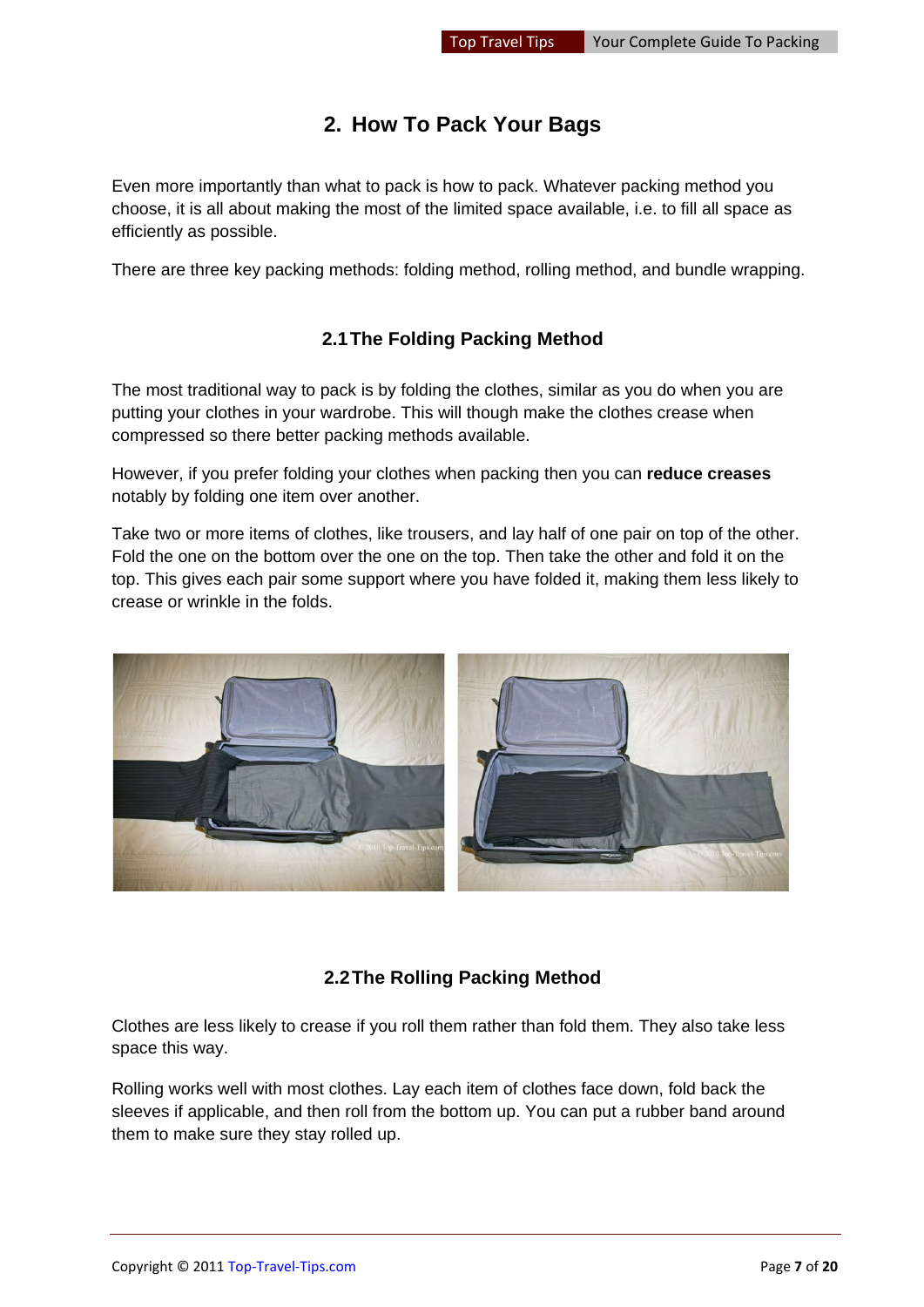

#### **2.3The Bundle Wrapping Packing Method**

<span id="page-7-0"></span>The best way to pack your bags is to use the bundle wrapping method. As the name suggests bundle wrapping involves wrapping your clothes around a central core object, avoiding the folds that cause creases.

Not only do your clothes come out of your bag less wrinkled, you can also pack more clothes using this method than with the other more conventional packing methods.

The bundle wrapping method is a little more complicated than the previous packing methods and it can take some practice to get perfect. It is though not as complicated as it might look at first glance. Just **follow the 10 steps** for bundle wrapping:

- 1. Gather together all the clothes you are taking before you start packing as adding clothes afterwards can mean you have to start all over again
- 2. Arrange the clothes so the larger more wrinkle prone garments will end up on the outside of the bundle and the less easily wrinkled pieces closer to the core
- 3. Lay the first item flat in the suitcase without folding
- 4. When you have neatly arranged this item flat put the next item on top of it, put it in the opposite direction from the first item
- 5. Allow sleeves, pant legs, skirt lengths to hang over the edges as you stack more and more clothes
- 6. Make sure that collars and waistbands touch the suitcase edge as this enables more items to fit into the bundle
- 7. Select an object to form the core of the bundle. An organizer pouch e.g. [Packing Cube](http://www.top-travel-tips.com/packing-cubes.html) with your underwear, socks, bathing suits and other small loose items is a logical choice
- 8. Put your chosen core object on top of the pile of clothes you have stacked
- 9. Now you start wrapping up your bundle. Start with the last item you placed, neatly wrap the ends of that item across the core bag on top of the pile. Wrap sleeves, pant legs, skirts lengths over you core and work your way down to the bottom of your stack
- 10. Now place your remaining luggage items, like shoes, around the perimeter of the bundle

What you will end up with is a bundle of all of your clothes that looks like a pillow. You can pick it up in one piece.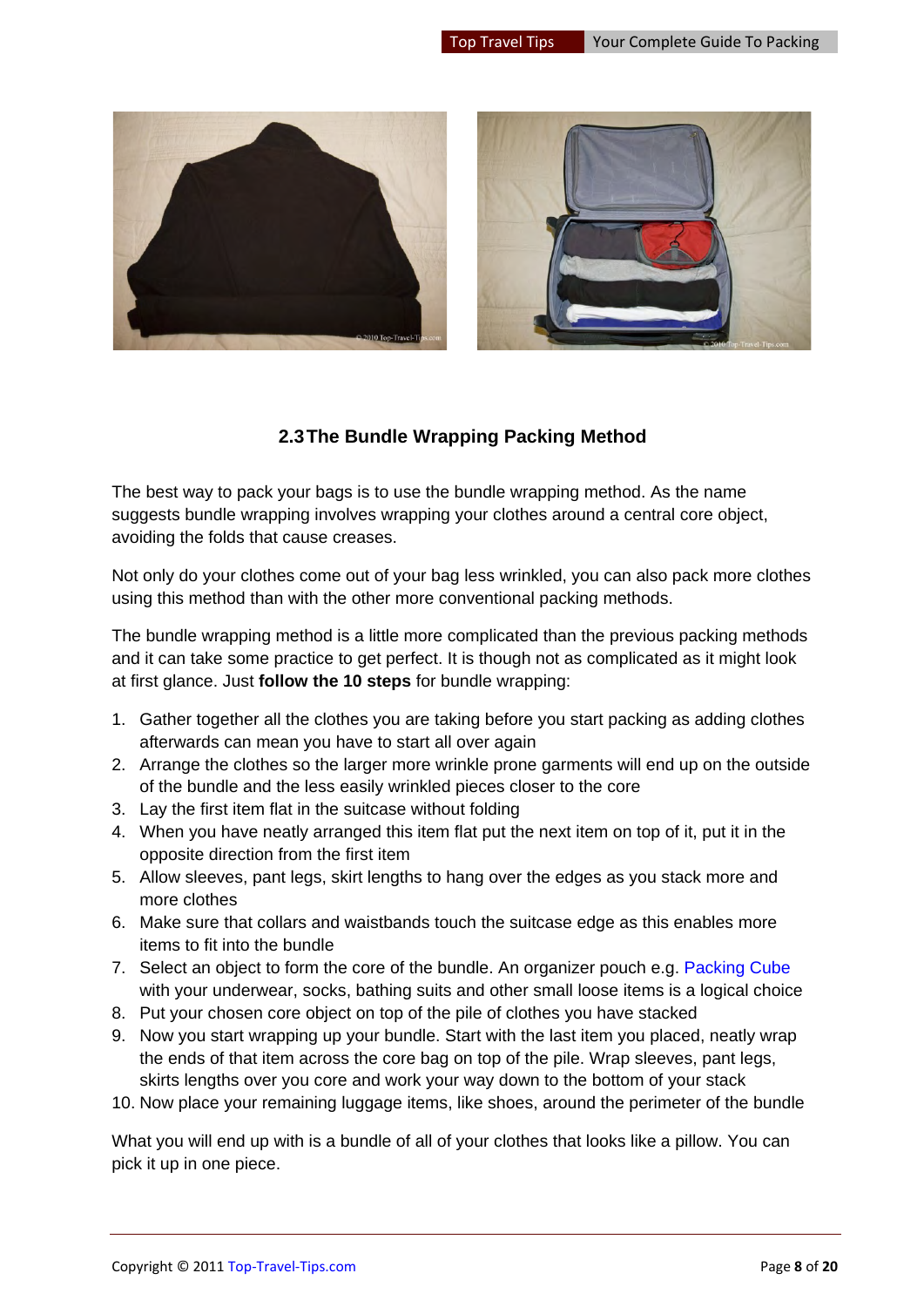When you arrive at your destination, you work in reverse order to unpack your wardrobe. To find specific item in the bundle, lay it flat and unwrap until you reach the layer you want. Take the item out and refold the remainder.

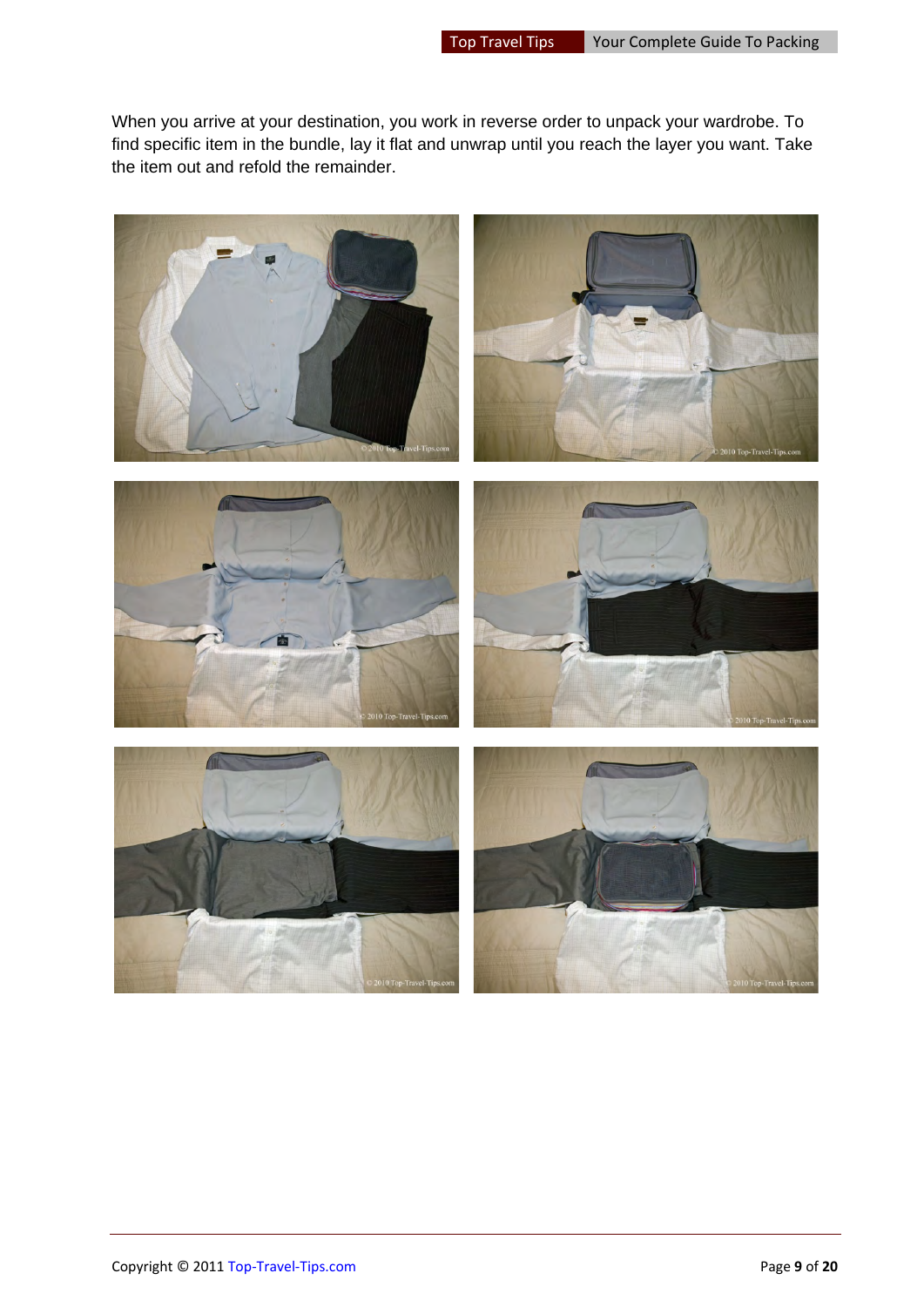

#### **Luggage Top Travel Tips**

There are many different [Types of Luggage](http://www.top-travel-tips.com/cabin-luggage.html) available. There are suitcases, trunks, trolley cases, spinner luggage, roller cases, garment carriers, totes, duffel bags, mobile offices, etc.

Top Travel Tips offers advice on how to choose the right luggage for your travel needs.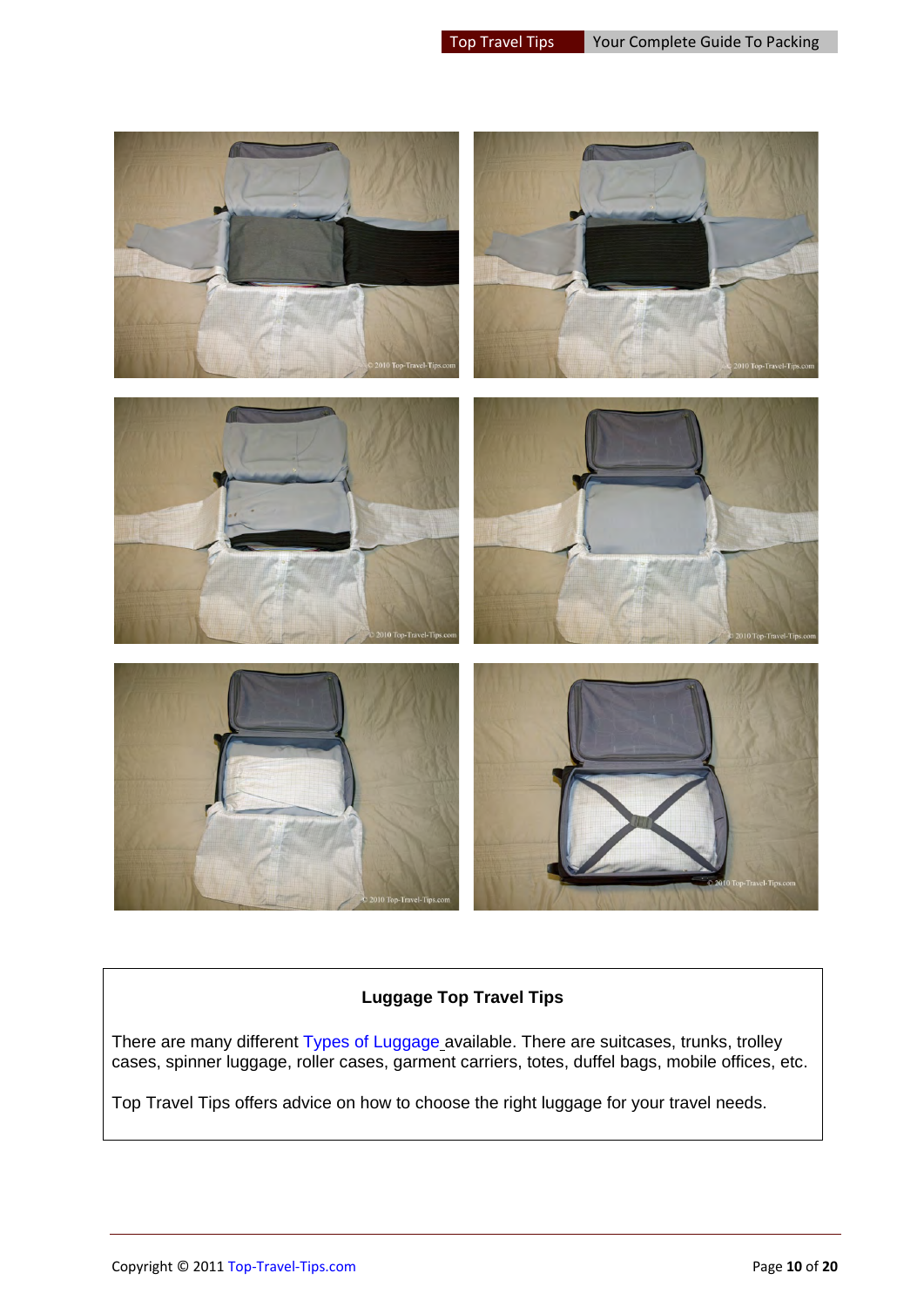# **3. Packing Checklists**

# **3.1 General Packing Checklist**

<span id="page-10-1"></span><span id="page-10-0"></span>

|                                                          | <b>Vacation Packing List</b>                    |  |
|----------------------------------------------------------|-------------------------------------------------|--|
|                                                          | Top-Travel-Tips.com                             |  |
| <b>Travel Documents &amp; Money</b>                      | <b>Toiletries &amp; Health</b>                  |  |
| Travel tickets, itinerary, booking confirmations         | Shampoo, conditioner, soap and washcloth        |  |
| Passport and visa                                        | Hair dryer and hair styling products            |  |
| Travel insurance policy                                  | Toothbrush, toothpaste, dental floss, mouthwash |  |
| Medical card                                             | Deodorant, perfume                              |  |
| Vaccination card                                         | Moisturizer, lip balm                           |  |
| Driving license                                          | Make-up and remover                             |  |
| Maps, directions                                         | Comb or brush<br>Small mirror                   |  |
| Travel money / payment cards<br>Wallet / Money belt      | Shaving equipments                              |  |
| Copy of all travel documents                             | Nail file, clippers, tweezers                   |  |
| Copy of doctor's prescriptions                           | Cotton swabs                                    |  |
| Medical history / list of medications                    | Toilet paper                                    |  |
| Frequent flyer card                                      | Feminine hygiene products                       |  |
| International student card                               | Antibacterial hand wipes                        |  |
| Other discount cards                                     | Sunscreen lotion                                |  |
| Emergency contact information                            | First aid kit                                   |  |
|                                                          | Insect repellent                                |  |
|                                                          | Malaria tablets                                 |  |
|                                                          | Prescription & OTC medicines                    |  |
|                                                          | Contraceptives                                  |  |
| <b>Clothes &amp; Accessories</b>                         | Glasses / contact lenses                        |  |
|                                                          | Other toiletries                                |  |
| Casual day wear<br>Leisure wear / sports wear / swimwear |                                                 |  |
| Evening wear                                             |                                                 |  |
| Outerwear                                                |                                                 |  |
| Sleepwear                                                |                                                 |  |
| Underwear and socks                                      |                                                 |  |
| Pantyhose / tights                                       | <b>Other Necessities</b>                        |  |
| Shoes for all occasion                                   |                                                 |  |
| Hats or caps                                             | Guidebooks, maps, phrasebooks                   |  |
| Gloves or mittens                                        | Books / magazines                               |  |
| Raincoat or poncho                                       | Notebook / journal and pen                      |  |
| Umbrella                                                 | Address / contact book                          |  |
| Quick dry towel or beach towel                           | TSA-approved luggage locks                      |  |
| Sunglasses                                               | Luggage tags                                    |  |
| Belt                                                     | Earplugs, sleeping mask, flight socks           |  |
| Ties<br>Watch                                            | Inflatable travel pillow                        |  |
| Jewelry                                                  | Chewing gum and mint<br>Snack                   |  |
| Other accessories                                        | Water bottle to refill                          |  |
|                                                          | Swiss army knife                                |  |
|                                                          | Eating utensils                                 |  |
|                                                          | Plastic Ziploc bags                             |  |
|                                                          | Sewing kit and scissors                         |  |
|                                                          | Spare batteries                                 |  |
| <b>Electronics &amp; Gadgets</b>                         | Duct tape                                       |  |
|                                                          | Universal sink plug                             |  |
| Mobile phone and charger                                 | <b>Travel</b> iron                              |  |
| Digital camera                                           | Mosquito net                                    |  |
| Camcorder                                                | <b>Binocular</b>                                |  |
| <b>Battery charger</b>                                   | Small flashlight / night light                  |  |
| Tripod for camera / camcorder<br>Adaptor and converter   | Small hospitality gifts<br>CV and references    |  |
| <b>Extension cord</b>                                    |                                                 |  |
| Alarm clock                                              |                                                 |  |
| iPod / CD player with headphones                         |                                                 |  |
| Laptop or iPad, and charger                              |                                                 |  |
| Bluetooth mini speaker                                   |                                                 |  |
|                                                          |                                                 |  |
|                                                          |                                                 |  |
|                                                          |                                                 |  |
|                                                          |                                                 |  |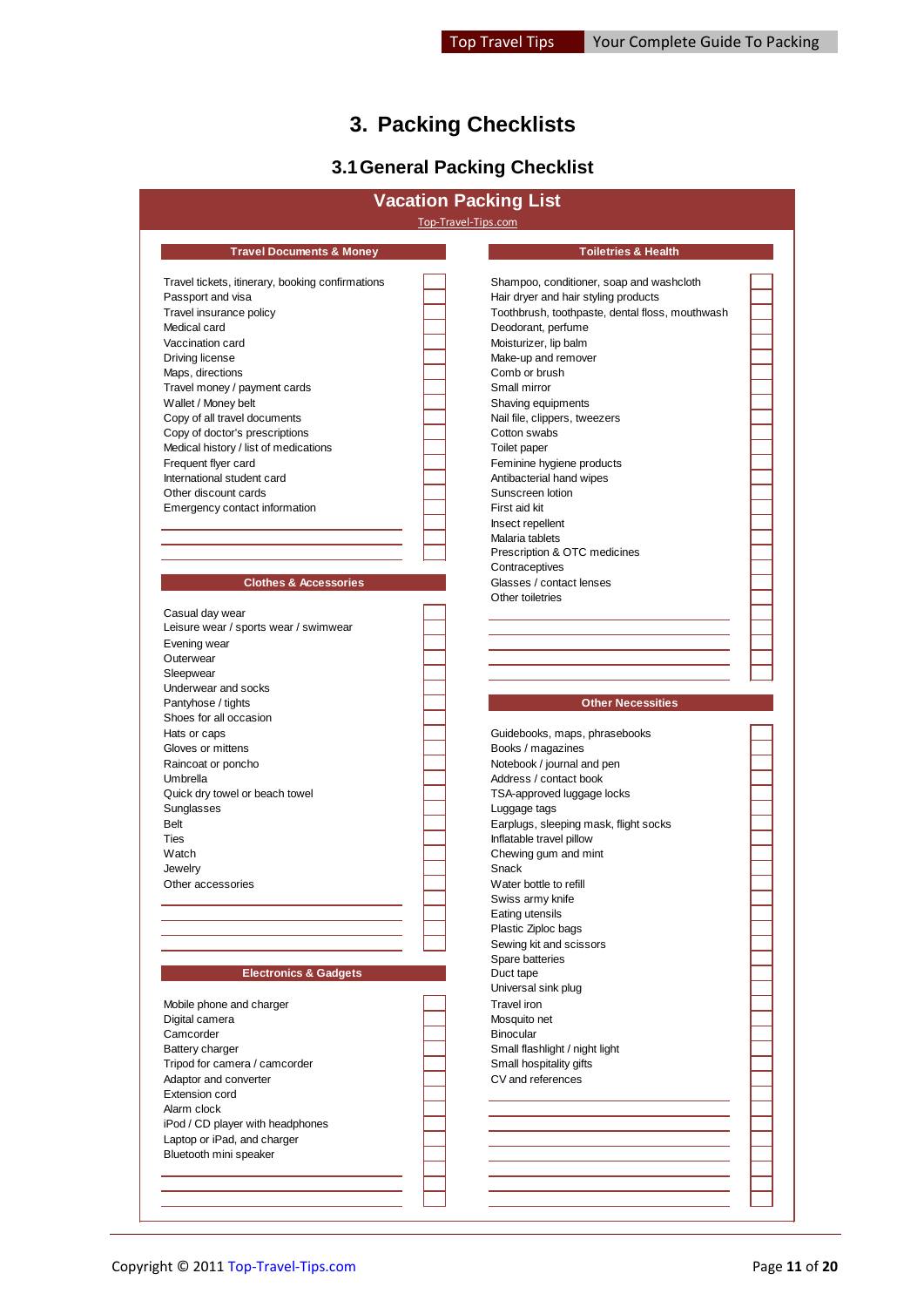# <span id="page-11-0"></span>**3.2 Packing Checklist For Babies**

|                                                                                                                                              | Top-Travel-Tips.com                                   |  |
|----------------------------------------------------------------------------------------------------------------------------------------------|-------------------------------------------------------|--|
| <b>Travel Documents</b>                                                                                                                      | <b>Check-In Luggage</b>                               |  |
| <b>Travel tickets</b>                                                                                                                        | Additional supplies of the cabin luggage items        |  |
| Passport and visa                                                                                                                            | Baby food supplies and appropriate utensils           |  |
| Medical card                                                                                                                                 | Portable sterilizer                                   |  |
| Travel insurance policy                                                                                                                      | Breast pump                                           |  |
| International vaccination card                                                                                                               | Appropriate clothes (1-2 outfits per day)             |  |
|                                                                                                                                              |                                                       |  |
| Photocopy of all travel documents                                                                                                            | Pajamas                                               |  |
| Copy of doctor's prescriptions                                                                                                               | Baby socks, shoes and underwear                       |  |
| Medical history / list of medications                                                                                                        | Sun hat and sunscreen (SPF 30 or higher)              |  |
| Your doctors (at home) phone number                                                                                                          | Swimwear (UV protected) and swim nappies              |  |
| Emergency contact information                                                                                                                | More baby toys and spare pacifier                     |  |
|                                                                                                                                              | Baby toiletries, i.e. creams, soap, cotton pads, etc. |  |
|                                                                                                                                              | Inflatable baby bathtub                               |  |
|                                                                                                                                              | Travel cot                                            |  |
|                                                                                                                                              | Baby carrier / sling                                  |  |
|                                                                                                                                              | Lightweight collapsible stroller with parasol         |  |
|                                                                                                                                              | Listening monitor                                     |  |
|                                                                                                                                              | Nightlight                                            |  |
|                                                                                                                                              |                                                       |  |
|                                                                                                                                              |                                                       |  |
| Child safety seat<br>Nappies and nappy cream<br>Fold up or disposable changing mat<br>Wipes (for baby)<br>Antibacterial hand wipes (for you) |                                                       |  |
| Resealable plastic bags<br><b>Blanket</b>                                                                                                    | <b>First Aid Kit</b>                                  |  |
| Spare baby clothes (and t-shirt for you)                                                                                                     |                                                       |  |
| Baby food                                                                                                                                    | Baby paracetamol / ibuprofen                          |  |
| Portable baby food warmer                                                                                                                    | Digital thermometer                                   |  |
| Pre-sterilized bottles                                                                                                                       | Teething gels (if applicable)                         |  |
| Pacifier                                                                                                                                     | Other OTC medicine you normally use                   |  |
| Age appropriate toys for babies                                                                                                              |                                                       |  |
| <b>Babies medication</b>                                                                                                                     |                                                       |  |
|                                                                                                                                              |                                                       |  |
|                                                                                                                                              |                                                       |  |
|                                                                                                                                              |                                                       |  |
|                                                                                                                                              |                                                       |  |
|                                                                                                                                              |                                                       |  |
|                                                                                                                                              |                                                       |  |
|                                                                                                                                              |                                                       |  |
|                                                                                                                                              |                                                       |  |
|                                                                                                                                              |                                                       |  |
|                                                                                                                                              |                                                       |  |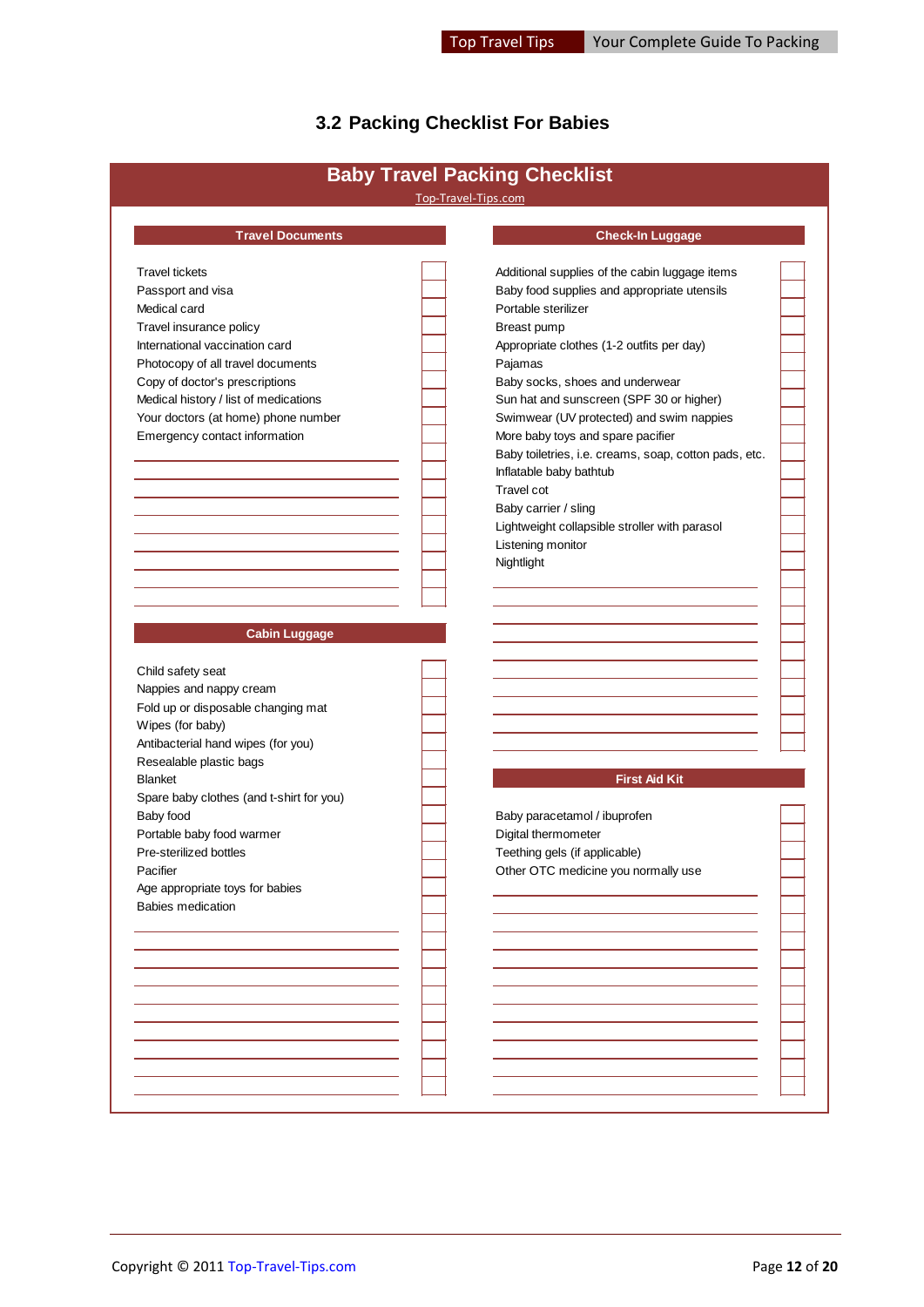# <span id="page-12-0"></span>**3.3 Packing Checklist For Toddlers**

|                                                               | <b>Toddlers Packing List For Travel</b><br>Top-Travel-Tips.com |  |
|---------------------------------------------------------------|----------------------------------------------------------------|--|
|                                                               |                                                                |  |
| <b>Travel Documents</b>                                       | <b>Check-In Luggage</b>                                        |  |
| <b>Travel tickets</b>                                         | Additional supplies of the hand luggage items                  |  |
| Passport and visa                                             | Appropriate clothes for destination climate                    |  |
| Medical card                                                  | Pajamas                                                        |  |
| Travel insurance policy                                       | Socks, shoes and underwear                                     |  |
| International vaccination card                                | Sun hat and sunscreen (SPF 30 or higher)                       |  |
| Photocopy of all travel documents                             | Swimwear (UV protected) and swim nappies                       |  |
| Copy of doctor's prescriptions                                | More toys, books and spare pacifier                            |  |
| Medical history / list of medications                         | <b>Toddlers toiletries</b>                                     |  |
| Your doctors (at home) phone number                           | Potty                                                          |  |
| Emergency contact information                                 | Portable crib                                                  |  |
|                                                               | Portable highchair                                             |  |
|                                                               | Lightweight collapsible stroller with parasol                  |  |
|                                                               | Listening monitor                                              |  |
|                                                               | Portable nightlight                                            |  |
|                                                               | Socket protectors                                              |  |
|                                                               |                                                                |  |
|                                                               |                                                                |  |
|                                                               |                                                                |  |
|                                                               |                                                                |  |
| <b>Hand Luggage</b>                                           |                                                                |  |
|                                                               |                                                                |  |
| Child safety seat<br>Arm band / ID bracelet                   |                                                                |  |
|                                                               |                                                                |  |
| Nappies and nappy cream<br>Fold up or disposable changing map | <b>First Aid Kit</b>                                           |  |
| Resealable plastic bags                                       |                                                                |  |
| Wipes (for your baby)                                         | Baby paracetamol / ibuprofen                                   |  |
| Antibacterial hand wipes (for you)                            | Digital thermometer                                            |  |
| Some spare clothes (think layers)                             | Other OTC medicine you normally use                            |  |
| Food, snack and drinks (more than less)                       |                                                                |  |
| Lightweight plastic feeding set with utensils                 |                                                                |  |
| Pacifier                                                      |                                                                |  |
| Age appropriate toys and books                                |                                                                |  |
| Comfort object                                                |                                                                |  |
| Blanket                                                       |                                                                |  |
| Medication                                                    |                                                                |  |
|                                                               |                                                                |  |
|                                                               |                                                                |  |
|                                                               |                                                                |  |
|                                                               |                                                                |  |
|                                                               |                                                                |  |
|                                                               |                                                                |  |
|                                                               |                                                                |  |
|                                                               |                                                                |  |
|                                                               |                                                                |  |
|                                                               |                                                                |  |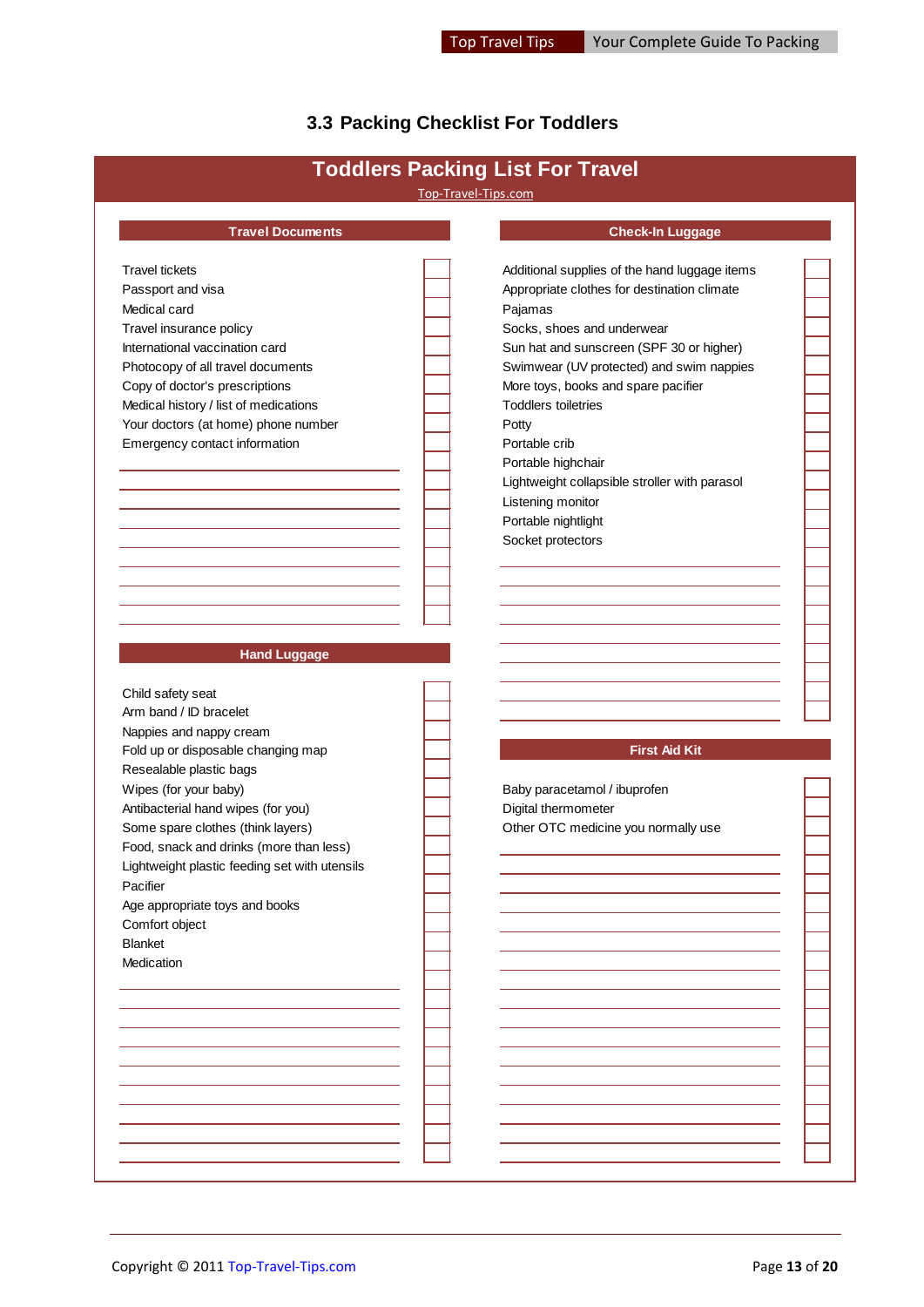#### <span id="page-13-0"></span>**3.4 Packing Checklist For School Age Children**

# Travel tickets Enough appropriate clothes (think layers) Passport and visa **Duterwear Duterwear Outerwear** Medical card **Pajamas** Travel insurance policy Socks, shoes and underwear International vaccination card Sun hat and sunscreen (SPF 30 or higher) Sun hat and sunscreen (SPF 30 or higher) Photocopy of all travel documents **Subset Conservative Conservative Conservative** Swimwear and beach toys Copy of doctor's prescriptions Toys, travel games and books Medical history / list of medications  $\overline{C}$  Children's toiletries Your doctors (at home) phone number First aid kit Emergency contact information **Schoolwork** Schoolwork Friends at home addresses Toys, travel games and books Extra clothes (think layers) Snack and drinks **Vacation Packing Checklist For School Age Children** Top-Travel-Tips.com **Travel Documents Check-In Luggage Carry-On Luggage**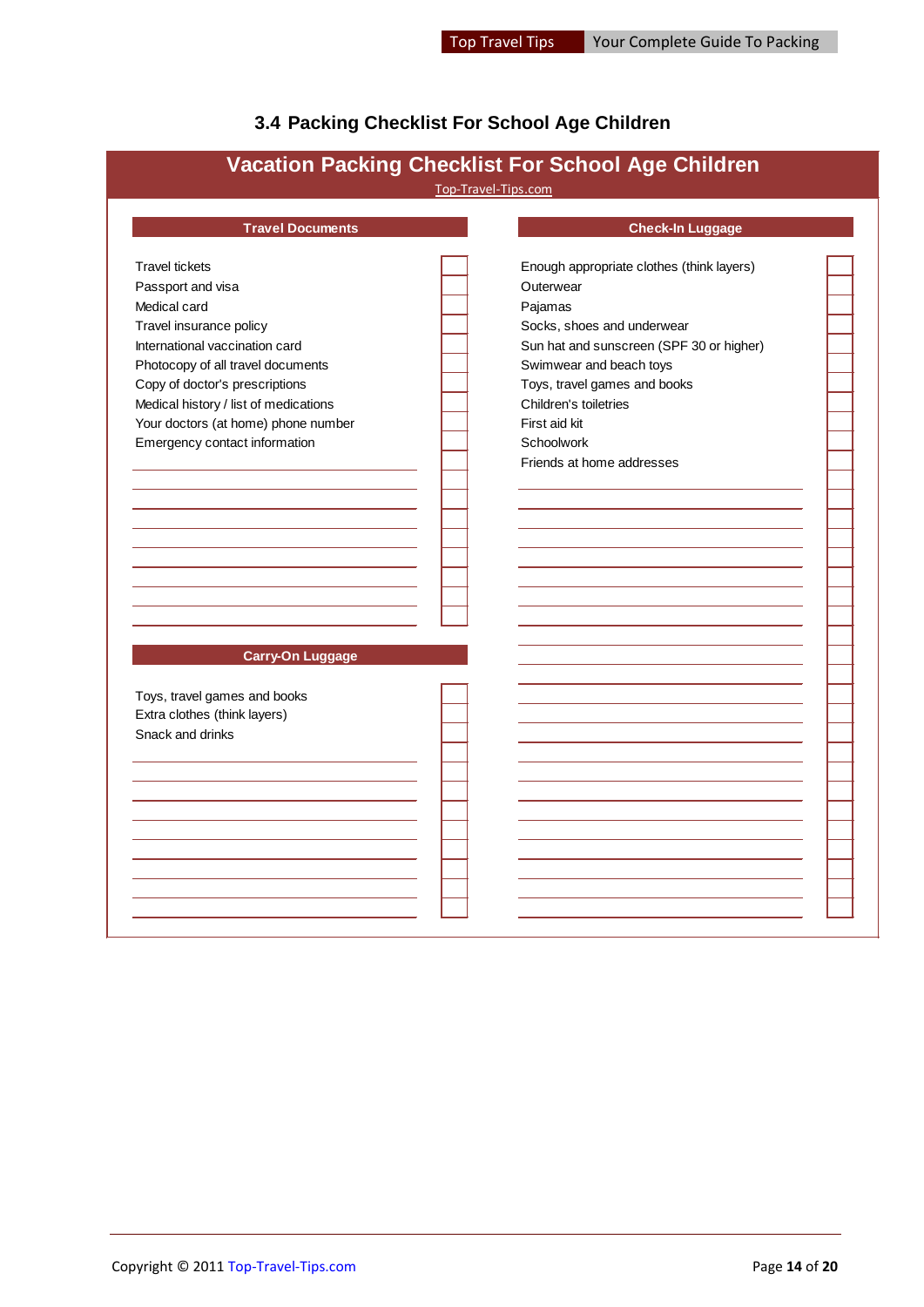# <span id="page-14-0"></span>**3.5 Packing Checklist For Teenagers**

|                                               |                     | <b>Vacation Packing Lists For Teenagers</b>     |  |
|-----------------------------------------------|---------------------|-------------------------------------------------|--|
|                                               | Top-Travel-Tips.com |                                                 |  |
| <b>Travel Documents</b>                       |                     | <b>Toiletries &amp; Health</b>                  |  |
| <b>Travel tickets</b>                         |                     | Shampoo, conditioner, soap and washcloth        |  |
| Passport and visa                             |                     | Hair dryer and hair styling products            |  |
| Medical card                                  |                     | Toothbrush, toothpaste, dental floss, mouthwash |  |
| Travel insurance policy                       |                     | Deodorant, perfume                              |  |
| International vaccination card                |                     | Moisturizer, lip balm                           |  |
| Photocopy of all travel documents             |                     | Make-up and remover                             |  |
| International student card                    |                     | Comb or brush                                   |  |
| Copy of doctor's prescriptions                |                     | Small mirror                                    |  |
| List of all medicines your teenager is taking |                     | Shaving equipments                              |  |
| Your doctors (at home) phone number           |                     | Nail file, clippers, tweezers                   |  |
| Emergency contact information                 |                     | Cotton swabs                                    |  |
|                                               |                     | Toilet paper                                    |  |
|                                               |                     |                                                 |  |
|                                               |                     | Feminine hygiene products                       |  |
|                                               |                     | Antibacterial hand wipes                        |  |
|                                               |                     | Sunscreen lotion                                |  |
|                                               |                     | First aid kit                                   |  |
|                                               |                     | Insect repellent                                |  |
| <b>Clothes &amp; Accessories</b>              |                     | Malaria tablets                                 |  |
|                                               |                     | Prescription & OTC medicines                    |  |
| Casual day wear                               |                     | Contraceptives                                  |  |
| Leisure wear / sports wear / swimwear         |                     | Glasses / contact lenses                        |  |
| Smart casual evening wear                     |                     | Other toiletries                                |  |
| Outerwear                                     |                     |                                                 |  |
| Sleepwear                                     |                     |                                                 |  |
| Underwear and socks / tights                  |                     |                                                 |  |
| Shoes for all occasion                        |                     |                                                 |  |
| Hats or caps                                  |                     |                                                 |  |
| Gloves or mittens                             |                     |                                                 |  |
| Sunglasses                                    |                     |                                                 |  |
| Quick dry towel / beach towel                 |                     |                                                 |  |
| Raincoat or poncho                            |                     | <b>Other Necessities</b>                        |  |
| Umbrella                                      |                     |                                                 |  |
| <b>Belt</b>                                   |                     | Guidebooks, maps, phrasebooks                   |  |
| Watch                                         |                     | Books / magazines                               |  |
| Jewelry                                       |                     | Notebook and pen                                |  |
| Other accessories                             |                     | Chewing gum or mint (if flying)                 |  |
|                                               |                     | Snack                                           |  |
|                                               |                     | Water bottle to refill                          |  |
|                                               |                     |                                                 |  |
|                                               |                     | Small flashlight and / or night light           |  |
|                                               |                     | Beach toys / gadgets                            |  |
|                                               |                     |                                                 |  |
|                                               |                     |                                                 |  |
|                                               |                     |                                                 |  |
|                                               |                     |                                                 |  |
|                                               |                     |                                                 |  |
|                                               |                     |                                                 |  |
| <b>Electronics &amp; Gadgets</b>              |                     |                                                 |  |
|                                               |                     |                                                 |  |
| Mobile phone and charger                      |                     |                                                 |  |
| Digital camera and charger                    |                     |                                                 |  |
| Plug adaptor and converter                    |                     |                                                 |  |
| iPod or CD player with headphones             |                     |                                                 |  |
| Laptop or iPad, and charger                   |                     |                                                 |  |
| Bluetooth mini speaker                        |                     |                                                 |  |
|                                               |                     |                                                 |  |
|                                               |                     |                                                 |  |
|                                               |                     |                                                 |  |
|                                               |                     |                                                 |  |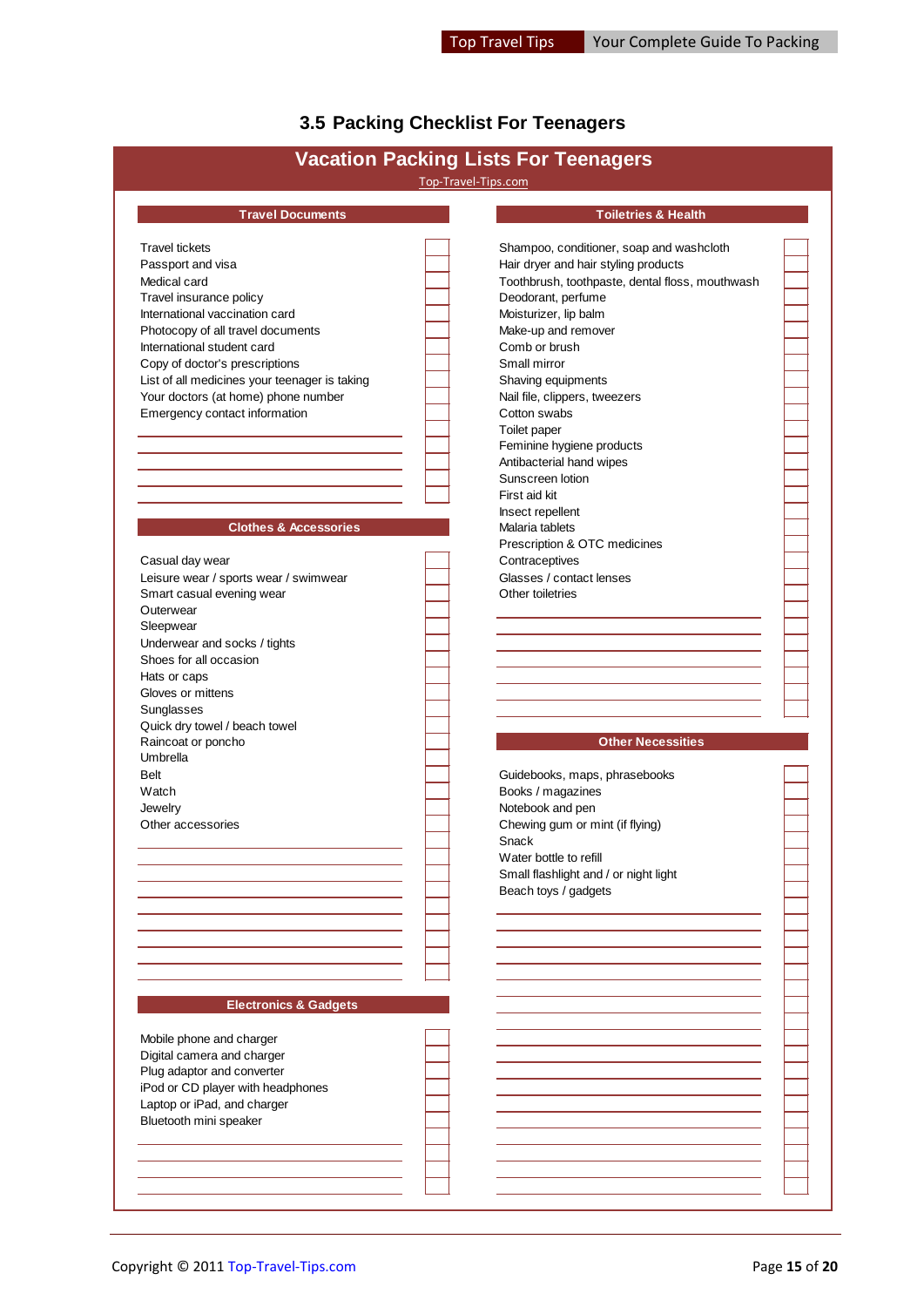### <span id="page-15-0"></span>**3.6 Packing Checklist For Business Travelers**

|                                                  | Top-Travel-Tips.com | <b>Business Travel Packing List</b>             |  |
|--------------------------------------------------|---------------------|-------------------------------------------------|--|
| <b>Travel Documents &amp; Money</b>              |                     | <b>Toiletries &amp; Health</b>                  |  |
| Travel tickets and booking confirmations         |                     | Shampoo, conditioner, soap and washcloth        |  |
| Business travel itinerary                        |                     | Hair dryer and hair styling products            |  |
| Passport and visa                                |                     | Toothbrush, toothpaste, dental floss, mouthwash |  |
| Medical card                                     |                     | Deodorant, perfume                              |  |
| Travel insurance policy                          |                     | Moisturizer, lip balm                           |  |
|                                                  |                     |                                                 |  |
| International vaccination card                   |                     | Make-up and remover                             |  |
| Driving license                                  |                     | Comb or brush                                   |  |
| Maps, directions                                 |                     | Small mirror                                    |  |
| Frequent flyer card                              |                     | Shaving equipments                              |  |
| Travel money and payment cards                   |                     | Nail file, clippers, tweezers                   |  |
| Money belt or wallet                             |                     | Cotton swabs                                    |  |
| Photocopy of all travel documents                |                     | Toilet paper                                    |  |
| Copy of doctor's prescriptions                   |                     | Feminine hygiene products                       |  |
| Medical history / list of medications            |                     | Antibacterial hand wipes                        |  |
| Emergency contact information                    |                     | Sunscreen lotion                                |  |
| <b>Business cards</b>                            |                     | First aid kit                                   |  |
|                                                  |                     |                                                 |  |
| Marketing material and small gifts for customers |                     | Insect repellent                                |  |
| Working papers and working documents             |                     | Malaria tablets                                 |  |
|                                                  |                     | Prescription & OTC medicines                    |  |
|                                                  |                     | Contraceptives                                  |  |
|                                                  |                     | Glasses / contact lenses                        |  |
|                                                  |                     | Other toiletries                                |  |
| <b>Clothes &amp; Accessories</b>                 |                     |                                                 |  |
|                                                  |                     |                                                 |  |
| <b>Business attire</b>                           |                     |                                                 |  |
| Evening wear                                     |                     |                                                 |  |
| Casual wear                                      |                     |                                                 |  |
|                                                  |                     |                                                 |  |
| Sports wear / swimwear                           |                     |                                                 |  |
| Outerwear                                        |                     | <b>Other Necessities</b>                        |  |
| Sleepwear                                        |                     |                                                 |  |
| Underwear and socks / pantyhose                  |                     | Guidebooks, maps, phrasebooks                   |  |
| Shoes for all occasion                           |                     | Books / magazines                               |  |
| Hats or caps                                     |                     | Notebook / journal and pen                      |  |
| Gloves or mittens                                |                     | Address / contact book                          |  |
| Raincoat or poncho                               |                     | TSA-approved luggage locks                      |  |
| Umbrella                                         |                     | Luggage tags                                    |  |
| Sunglasses                                       |                     | Earplugs, sleeping mask, flight socks           |  |
| Belt                                             |                     | Inflatable travel pillow                        |  |
|                                                  |                     |                                                 |  |
| Ties                                             |                     | Chewing gum and mint                            |  |
| Watch                                            |                     | Snack                                           |  |
| Jewelry                                          |                     | Water bottle to refill                          |  |
| Other accessories                                |                     | Plastic Ziploc bags                             |  |
|                                                  |                     | Sewing kit and scissors                         |  |
|                                                  |                     | Spare batteries                                 |  |
|                                                  |                     | Travel iron                                     |  |
|                                                  |                     | Mosquito net                                    |  |
|                                                  |                     | Small flashlight / night light                  |  |
| <b>Electronics &amp; Gadgets</b>                 |                     | Small hospitality gifts                         |  |
|                                                  |                     |                                                 |  |
|                                                  |                     |                                                 |  |
| Mobile phone and charger                         |                     |                                                 |  |
| Laptop or iPad, and charger                      |                     |                                                 |  |
| Plug adaptor and converter                       |                     |                                                 |  |
| Extension cord                                   |                     |                                                 |  |
|                                                  |                     |                                                 |  |
| Laptop accessories kit                           |                     |                                                 |  |
| Alarm clock                                      |                     |                                                 |  |
|                                                  |                     |                                                 |  |
| <b>EBook reader</b>                              |                     |                                                 |  |
| iPod or CD player with headphones                |                     |                                                 |  |
| Digital camera and charger                       |                     |                                                 |  |
| Bluetooth mini speaker                           |                     |                                                 |  |
|                                                  |                     |                                                 |  |
|                                                  |                     |                                                 |  |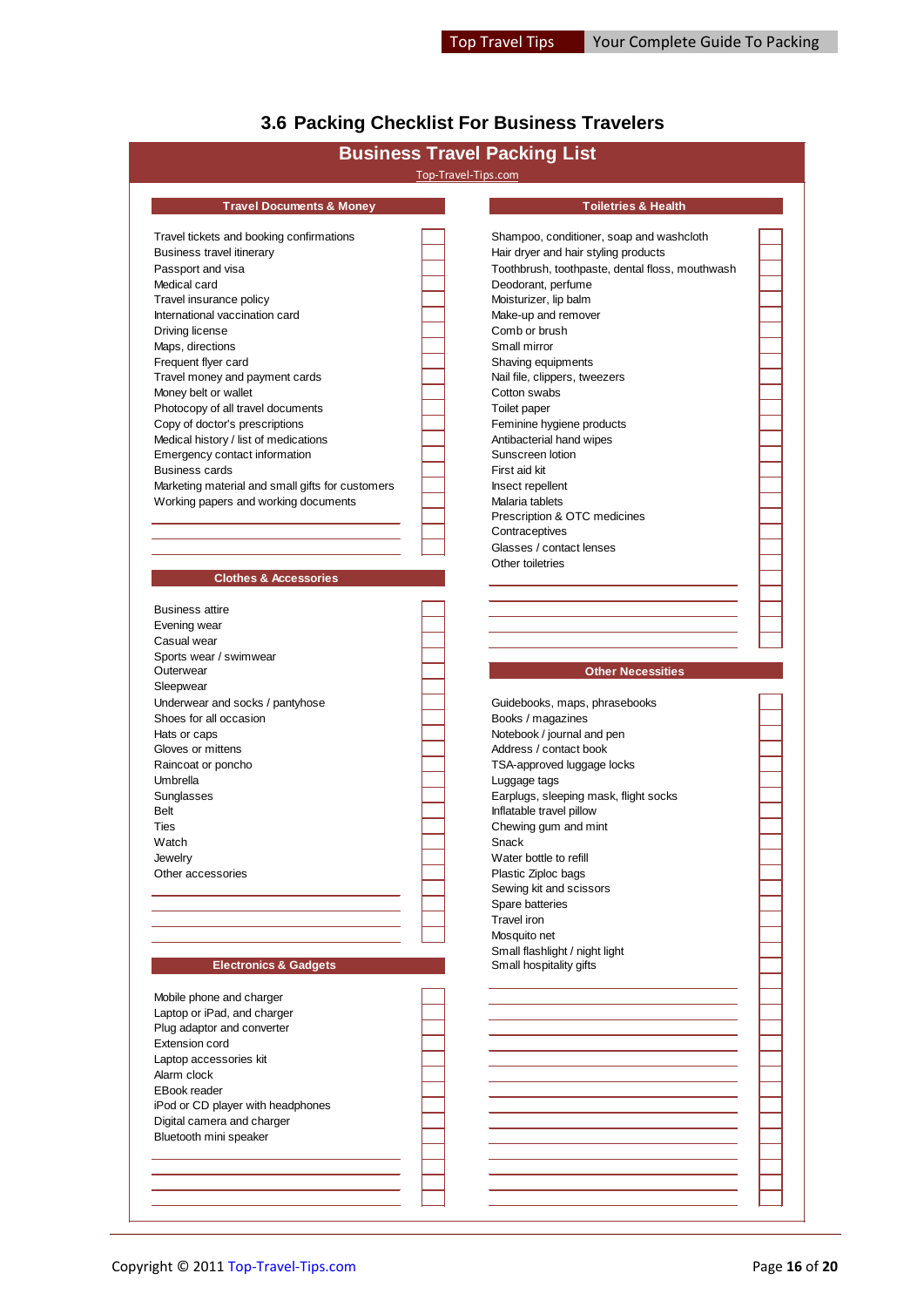## <span id="page-16-0"></span>**3.7 Packing Checklist For Cruise Travelers**

| Top-Travel-Tips.com<br><b>Travel Documents &amp; Money</b><br><b>Toiletries &amp; Health</b><br>Shampoo, conditioner, soap and washcloth<br>Hair dryer and hair styling products<br>Toothbrush, toothpaste, dental floss, mouthwash<br>Deodorant, perfume<br>Moisturizer, lip balm<br>Make-up and remover<br>Comb or brush<br>Small mirror<br>Shaving equipments<br>Nail file, clippers, tweezers<br>Cotton swabs<br>Medical history / list of medications<br>Toilet paper<br>Frequent flyer card<br>Feminine hygiene products<br>Other discount cards<br>Antibacterial hand wipes<br>Sunscreen lotion<br>First aid kit<br>Insect repellent<br>Malaria tablets<br>Prescription & OTC medicines<br>Contraceptives<br><b>Clothes &amp; Accessories</b><br>Glasses / contact lenses<br>Other toiletries<br>Casual day wear<br>Leisure wear / sports wear / swimwear<br>Underwear and socks<br><b>Other Necessities</b><br>Pantyhose / tights<br>Shoes for all occasion<br>Hats or caps<br>Guidebooks, maps, phrasebooks<br>Gloves or mittens<br>Books / magazines<br>Notebook / journal and pen<br>Raincoat or poncho<br>Address / contact book<br>Umbrella<br>TSA-approved luggage locks<br>Sunglasses<br><b>Belt</b><br>Luggage tags<br>Earplugs, sleeping mask, flight socks<br>Inflatable travel pillow<br>Chewing gum and mint<br>Snack<br>Water bottle to refill<br>Swiss army knife<br>Plastic Ziploc bags<br>Sewing kit and scissors<br>Spare batteries<br>Duct tape<br><b>Electronics &amp; Gadgets</b><br><b>Binocular</b><br>Small flashlight / night light<br>Small hospitality gifts<br>Laptop or iPad, and charger |                                                  | <b>Cruise Packing List</b> |  |
|-------------------------------------------------------------------------------------------------------------------------------------------------------------------------------------------------------------------------------------------------------------------------------------------------------------------------------------------------------------------------------------------------------------------------------------------------------------------------------------------------------------------------------------------------------------------------------------------------------------------------------------------------------------------------------------------------------------------------------------------------------------------------------------------------------------------------------------------------------------------------------------------------------------------------------------------------------------------------------------------------------------------------------------------------------------------------------------------------------------------------------------------------------------------------------------------------------------------------------------------------------------------------------------------------------------------------------------------------------------------------------------------------------------------------------------------------------------------------------------------------------------------------------------------------------------------------------------------------------------------------------|--------------------------------------------------|----------------------------|--|
|                                                                                                                                                                                                                                                                                                                                                                                                                                                                                                                                                                                                                                                                                                                                                                                                                                                                                                                                                                                                                                                                                                                                                                                                                                                                                                                                                                                                                                                                                                                                                                                                                               |                                                  |                            |  |
|                                                                                                                                                                                                                                                                                                                                                                                                                                                                                                                                                                                                                                                                                                                                                                                                                                                                                                                                                                                                                                                                                                                                                                                                                                                                                                                                                                                                                                                                                                                                                                                                                               |                                                  |                            |  |
|                                                                                                                                                                                                                                                                                                                                                                                                                                                                                                                                                                                                                                                                                                                                                                                                                                                                                                                                                                                                                                                                                                                                                                                                                                                                                                                                                                                                                                                                                                                                                                                                                               | Travel tickets, itinerary, booking confirmations |                            |  |
|                                                                                                                                                                                                                                                                                                                                                                                                                                                                                                                                                                                                                                                                                                                                                                                                                                                                                                                                                                                                                                                                                                                                                                                                                                                                                                                                                                                                                                                                                                                                                                                                                               | Passport and visa                                |                            |  |
|                                                                                                                                                                                                                                                                                                                                                                                                                                                                                                                                                                                                                                                                                                                                                                                                                                                                                                                                                                                                                                                                                                                                                                                                                                                                                                                                                                                                                                                                                                                                                                                                                               | Travel insurance policy                          |                            |  |
|                                                                                                                                                                                                                                                                                                                                                                                                                                                                                                                                                                                                                                                                                                                                                                                                                                                                                                                                                                                                                                                                                                                                                                                                                                                                                                                                                                                                                                                                                                                                                                                                                               | Medical card                                     |                            |  |
|                                                                                                                                                                                                                                                                                                                                                                                                                                                                                                                                                                                                                                                                                                                                                                                                                                                                                                                                                                                                                                                                                                                                                                                                                                                                                                                                                                                                                                                                                                                                                                                                                               | Vaccination card                                 |                            |  |
|                                                                                                                                                                                                                                                                                                                                                                                                                                                                                                                                                                                                                                                                                                                                                                                                                                                                                                                                                                                                                                                                                                                                                                                                                                                                                                                                                                                                                                                                                                                                                                                                                               | Driving license                                  |                            |  |
|                                                                                                                                                                                                                                                                                                                                                                                                                                                                                                                                                                                                                                                                                                                                                                                                                                                                                                                                                                                                                                                                                                                                                                                                                                                                                                                                                                                                                                                                                                                                                                                                                               | Maps, directions                                 |                            |  |
|                                                                                                                                                                                                                                                                                                                                                                                                                                                                                                                                                                                                                                                                                                                                                                                                                                                                                                                                                                                                                                                                                                                                                                                                                                                                                                                                                                                                                                                                                                                                                                                                                               | Travel money / payment cards                     |                            |  |
|                                                                                                                                                                                                                                                                                                                                                                                                                                                                                                                                                                                                                                                                                                                                                                                                                                                                                                                                                                                                                                                                                                                                                                                                                                                                                                                                                                                                                                                                                                                                                                                                                               | Wallet / Money belt                              |                            |  |
|                                                                                                                                                                                                                                                                                                                                                                                                                                                                                                                                                                                                                                                                                                                                                                                                                                                                                                                                                                                                                                                                                                                                                                                                                                                                                                                                                                                                                                                                                                                                                                                                                               | Copy of all travel documents                     |                            |  |
|                                                                                                                                                                                                                                                                                                                                                                                                                                                                                                                                                                                                                                                                                                                                                                                                                                                                                                                                                                                                                                                                                                                                                                                                                                                                                                                                                                                                                                                                                                                                                                                                                               | Copy of doctor's prescriptions                   |                            |  |
|                                                                                                                                                                                                                                                                                                                                                                                                                                                                                                                                                                                                                                                                                                                                                                                                                                                                                                                                                                                                                                                                                                                                                                                                                                                                                                                                                                                                                                                                                                                                                                                                                               |                                                  |                            |  |
|                                                                                                                                                                                                                                                                                                                                                                                                                                                                                                                                                                                                                                                                                                                                                                                                                                                                                                                                                                                                                                                                                                                                                                                                                                                                                                                                                                                                                                                                                                                                                                                                                               |                                                  |                            |  |
|                                                                                                                                                                                                                                                                                                                                                                                                                                                                                                                                                                                                                                                                                                                                                                                                                                                                                                                                                                                                                                                                                                                                                                                                                                                                                                                                                                                                                                                                                                                                                                                                                               |                                                  |                            |  |
|                                                                                                                                                                                                                                                                                                                                                                                                                                                                                                                                                                                                                                                                                                                                                                                                                                                                                                                                                                                                                                                                                                                                                                                                                                                                                                                                                                                                                                                                                                                                                                                                                               | Emergency contact information                    |                            |  |
|                                                                                                                                                                                                                                                                                                                                                                                                                                                                                                                                                                                                                                                                                                                                                                                                                                                                                                                                                                                                                                                                                                                                                                                                                                                                                                                                                                                                                                                                                                                                                                                                                               |                                                  |                            |  |
|                                                                                                                                                                                                                                                                                                                                                                                                                                                                                                                                                                                                                                                                                                                                                                                                                                                                                                                                                                                                                                                                                                                                                                                                                                                                                                                                                                                                                                                                                                                                                                                                                               |                                                  |                            |  |
|                                                                                                                                                                                                                                                                                                                                                                                                                                                                                                                                                                                                                                                                                                                                                                                                                                                                                                                                                                                                                                                                                                                                                                                                                                                                                                                                                                                                                                                                                                                                                                                                                               |                                                  |                            |  |
|                                                                                                                                                                                                                                                                                                                                                                                                                                                                                                                                                                                                                                                                                                                                                                                                                                                                                                                                                                                                                                                                                                                                                                                                                                                                                                                                                                                                                                                                                                                                                                                                                               |                                                  |                            |  |
|                                                                                                                                                                                                                                                                                                                                                                                                                                                                                                                                                                                                                                                                                                                                                                                                                                                                                                                                                                                                                                                                                                                                                                                                                                                                                                                                                                                                                                                                                                                                                                                                                               |                                                  |                            |  |
|                                                                                                                                                                                                                                                                                                                                                                                                                                                                                                                                                                                                                                                                                                                                                                                                                                                                                                                                                                                                                                                                                                                                                                                                                                                                                                                                                                                                                                                                                                                                                                                                                               |                                                  |                            |  |
|                                                                                                                                                                                                                                                                                                                                                                                                                                                                                                                                                                                                                                                                                                                                                                                                                                                                                                                                                                                                                                                                                                                                                                                                                                                                                                                                                                                                                                                                                                                                                                                                                               |                                                  |                            |  |
|                                                                                                                                                                                                                                                                                                                                                                                                                                                                                                                                                                                                                                                                                                                                                                                                                                                                                                                                                                                                                                                                                                                                                                                                                                                                                                                                                                                                                                                                                                                                                                                                                               |                                                  |                            |  |
|                                                                                                                                                                                                                                                                                                                                                                                                                                                                                                                                                                                                                                                                                                                                                                                                                                                                                                                                                                                                                                                                                                                                                                                                                                                                                                                                                                                                                                                                                                                                                                                                                               |                                                  |                            |  |
|                                                                                                                                                                                                                                                                                                                                                                                                                                                                                                                                                                                                                                                                                                                                                                                                                                                                                                                                                                                                                                                                                                                                                                                                                                                                                                                                                                                                                                                                                                                                                                                                                               | Evening wear                                     |                            |  |
|                                                                                                                                                                                                                                                                                                                                                                                                                                                                                                                                                                                                                                                                                                                                                                                                                                                                                                                                                                                                                                                                                                                                                                                                                                                                                                                                                                                                                                                                                                                                                                                                                               | Outerwear                                        |                            |  |
|                                                                                                                                                                                                                                                                                                                                                                                                                                                                                                                                                                                                                                                                                                                                                                                                                                                                                                                                                                                                                                                                                                                                                                                                                                                                                                                                                                                                                                                                                                                                                                                                                               | Sleepwear                                        |                            |  |
|                                                                                                                                                                                                                                                                                                                                                                                                                                                                                                                                                                                                                                                                                                                                                                                                                                                                                                                                                                                                                                                                                                                                                                                                                                                                                                                                                                                                                                                                                                                                                                                                                               |                                                  |                            |  |
|                                                                                                                                                                                                                                                                                                                                                                                                                                                                                                                                                                                                                                                                                                                                                                                                                                                                                                                                                                                                                                                                                                                                                                                                                                                                                                                                                                                                                                                                                                                                                                                                                               |                                                  |                            |  |
|                                                                                                                                                                                                                                                                                                                                                                                                                                                                                                                                                                                                                                                                                                                                                                                                                                                                                                                                                                                                                                                                                                                                                                                                                                                                                                                                                                                                                                                                                                                                                                                                                               |                                                  |                            |  |
|                                                                                                                                                                                                                                                                                                                                                                                                                                                                                                                                                                                                                                                                                                                                                                                                                                                                                                                                                                                                                                                                                                                                                                                                                                                                                                                                                                                                                                                                                                                                                                                                                               |                                                  |                            |  |
|                                                                                                                                                                                                                                                                                                                                                                                                                                                                                                                                                                                                                                                                                                                                                                                                                                                                                                                                                                                                                                                                                                                                                                                                                                                                                                                                                                                                                                                                                                                                                                                                                               |                                                  |                            |  |
|                                                                                                                                                                                                                                                                                                                                                                                                                                                                                                                                                                                                                                                                                                                                                                                                                                                                                                                                                                                                                                                                                                                                                                                                                                                                                                                                                                                                                                                                                                                                                                                                                               |                                                  |                            |  |
|                                                                                                                                                                                                                                                                                                                                                                                                                                                                                                                                                                                                                                                                                                                                                                                                                                                                                                                                                                                                                                                                                                                                                                                                                                                                                                                                                                                                                                                                                                                                                                                                                               |                                                  |                            |  |
|                                                                                                                                                                                                                                                                                                                                                                                                                                                                                                                                                                                                                                                                                                                                                                                                                                                                                                                                                                                                                                                                                                                                                                                                                                                                                                                                                                                                                                                                                                                                                                                                                               |                                                  |                            |  |
|                                                                                                                                                                                                                                                                                                                                                                                                                                                                                                                                                                                                                                                                                                                                                                                                                                                                                                                                                                                                                                                                                                                                                                                                                                                                                                                                                                                                                                                                                                                                                                                                                               |                                                  |                            |  |
|                                                                                                                                                                                                                                                                                                                                                                                                                                                                                                                                                                                                                                                                                                                                                                                                                                                                                                                                                                                                                                                                                                                                                                                                                                                                                                                                                                                                                                                                                                                                                                                                                               | Ties                                             |                            |  |
|                                                                                                                                                                                                                                                                                                                                                                                                                                                                                                                                                                                                                                                                                                                                                                                                                                                                                                                                                                                                                                                                                                                                                                                                                                                                                                                                                                                                                                                                                                                                                                                                                               | Watch                                            |                            |  |
|                                                                                                                                                                                                                                                                                                                                                                                                                                                                                                                                                                                                                                                                                                                                                                                                                                                                                                                                                                                                                                                                                                                                                                                                                                                                                                                                                                                                                                                                                                                                                                                                                               | Jewelry                                          |                            |  |
|                                                                                                                                                                                                                                                                                                                                                                                                                                                                                                                                                                                                                                                                                                                                                                                                                                                                                                                                                                                                                                                                                                                                                                                                                                                                                                                                                                                                                                                                                                                                                                                                                               | Other accessories                                |                            |  |
|                                                                                                                                                                                                                                                                                                                                                                                                                                                                                                                                                                                                                                                                                                                                                                                                                                                                                                                                                                                                                                                                                                                                                                                                                                                                                                                                                                                                                                                                                                                                                                                                                               |                                                  |                            |  |
|                                                                                                                                                                                                                                                                                                                                                                                                                                                                                                                                                                                                                                                                                                                                                                                                                                                                                                                                                                                                                                                                                                                                                                                                                                                                                                                                                                                                                                                                                                                                                                                                                               |                                                  |                            |  |
|                                                                                                                                                                                                                                                                                                                                                                                                                                                                                                                                                                                                                                                                                                                                                                                                                                                                                                                                                                                                                                                                                                                                                                                                                                                                                                                                                                                                                                                                                                                                                                                                                               |                                                  |                            |  |
|                                                                                                                                                                                                                                                                                                                                                                                                                                                                                                                                                                                                                                                                                                                                                                                                                                                                                                                                                                                                                                                                                                                                                                                                                                                                                                                                                                                                                                                                                                                                                                                                                               |                                                  |                            |  |
|                                                                                                                                                                                                                                                                                                                                                                                                                                                                                                                                                                                                                                                                                                                                                                                                                                                                                                                                                                                                                                                                                                                                                                                                                                                                                                                                                                                                                                                                                                                                                                                                                               |                                                  |                            |  |
|                                                                                                                                                                                                                                                                                                                                                                                                                                                                                                                                                                                                                                                                                                                                                                                                                                                                                                                                                                                                                                                                                                                                                                                                                                                                                                                                                                                                                                                                                                                                                                                                                               |                                                  |                            |  |
|                                                                                                                                                                                                                                                                                                                                                                                                                                                                                                                                                                                                                                                                                                                                                                                                                                                                                                                                                                                                                                                                                                                                                                                                                                                                                                                                                                                                                                                                                                                                                                                                                               |                                                  |                            |  |
|                                                                                                                                                                                                                                                                                                                                                                                                                                                                                                                                                                                                                                                                                                                                                                                                                                                                                                                                                                                                                                                                                                                                                                                                                                                                                                                                                                                                                                                                                                                                                                                                                               |                                                  |                            |  |
|                                                                                                                                                                                                                                                                                                                                                                                                                                                                                                                                                                                                                                                                                                                                                                                                                                                                                                                                                                                                                                                                                                                                                                                                                                                                                                                                                                                                                                                                                                                                                                                                                               | Mobile phone and charger                         |                            |  |
|                                                                                                                                                                                                                                                                                                                                                                                                                                                                                                                                                                                                                                                                                                                                                                                                                                                                                                                                                                                                                                                                                                                                                                                                                                                                                                                                                                                                                                                                                                                                                                                                                               | Digital camera                                   |                            |  |
|                                                                                                                                                                                                                                                                                                                                                                                                                                                                                                                                                                                                                                                                                                                                                                                                                                                                                                                                                                                                                                                                                                                                                                                                                                                                                                                                                                                                                                                                                                                                                                                                                               | Camcorder                                        |                            |  |
|                                                                                                                                                                                                                                                                                                                                                                                                                                                                                                                                                                                                                                                                                                                                                                                                                                                                                                                                                                                                                                                                                                                                                                                                                                                                                                                                                                                                                                                                                                                                                                                                                               | Battery charger                                  |                            |  |
|                                                                                                                                                                                                                                                                                                                                                                                                                                                                                                                                                                                                                                                                                                                                                                                                                                                                                                                                                                                                                                                                                                                                                                                                                                                                                                                                                                                                                                                                                                                                                                                                                               | Tripod for camera / camcorder                    |                            |  |
|                                                                                                                                                                                                                                                                                                                                                                                                                                                                                                                                                                                                                                                                                                                                                                                                                                                                                                                                                                                                                                                                                                                                                                                                                                                                                                                                                                                                                                                                                                                                                                                                                               | Adaptor and converter                            |                            |  |
|                                                                                                                                                                                                                                                                                                                                                                                                                                                                                                                                                                                                                                                                                                                                                                                                                                                                                                                                                                                                                                                                                                                                                                                                                                                                                                                                                                                                                                                                                                                                                                                                                               | Extension cord                                   |                            |  |
|                                                                                                                                                                                                                                                                                                                                                                                                                                                                                                                                                                                                                                                                                                                                                                                                                                                                                                                                                                                                                                                                                                                                                                                                                                                                                                                                                                                                                                                                                                                                                                                                                               | Alarm clock                                      |                            |  |
|                                                                                                                                                                                                                                                                                                                                                                                                                                                                                                                                                                                                                                                                                                                                                                                                                                                                                                                                                                                                                                                                                                                                                                                                                                                                                                                                                                                                                                                                                                                                                                                                                               | iPod / CD player with headphones                 |                            |  |
|                                                                                                                                                                                                                                                                                                                                                                                                                                                                                                                                                                                                                                                                                                                                                                                                                                                                                                                                                                                                                                                                                                                                                                                                                                                                                                                                                                                                                                                                                                                                                                                                                               |                                                  |                            |  |
|                                                                                                                                                                                                                                                                                                                                                                                                                                                                                                                                                                                                                                                                                                                                                                                                                                                                                                                                                                                                                                                                                                                                                                                                                                                                                                                                                                                                                                                                                                                                                                                                                               | Bluetooth mini speaker                           |                            |  |
|                                                                                                                                                                                                                                                                                                                                                                                                                                                                                                                                                                                                                                                                                                                                                                                                                                                                                                                                                                                                                                                                                                                                                                                                                                                                                                                                                                                                                                                                                                                                                                                                                               |                                                  |                            |  |
|                                                                                                                                                                                                                                                                                                                                                                                                                                                                                                                                                                                                                                                                                                                                                                                                                                                                                                                                                                                                                                                                                                                                                                                                                                                                                                                                                                                                                                                                                                                                                                                                                               |                                                  |                            |  |
|                                                                                                                                                                                                                                                                                                                                                                                                                                                                                                                                                                                                                                                                                                                                                                                                                                                                                                                                                                                                                                                                                                                                                                                                                                                                                                                                                                                                                                                                                                                                                                                                                               |                                                  |                            |  |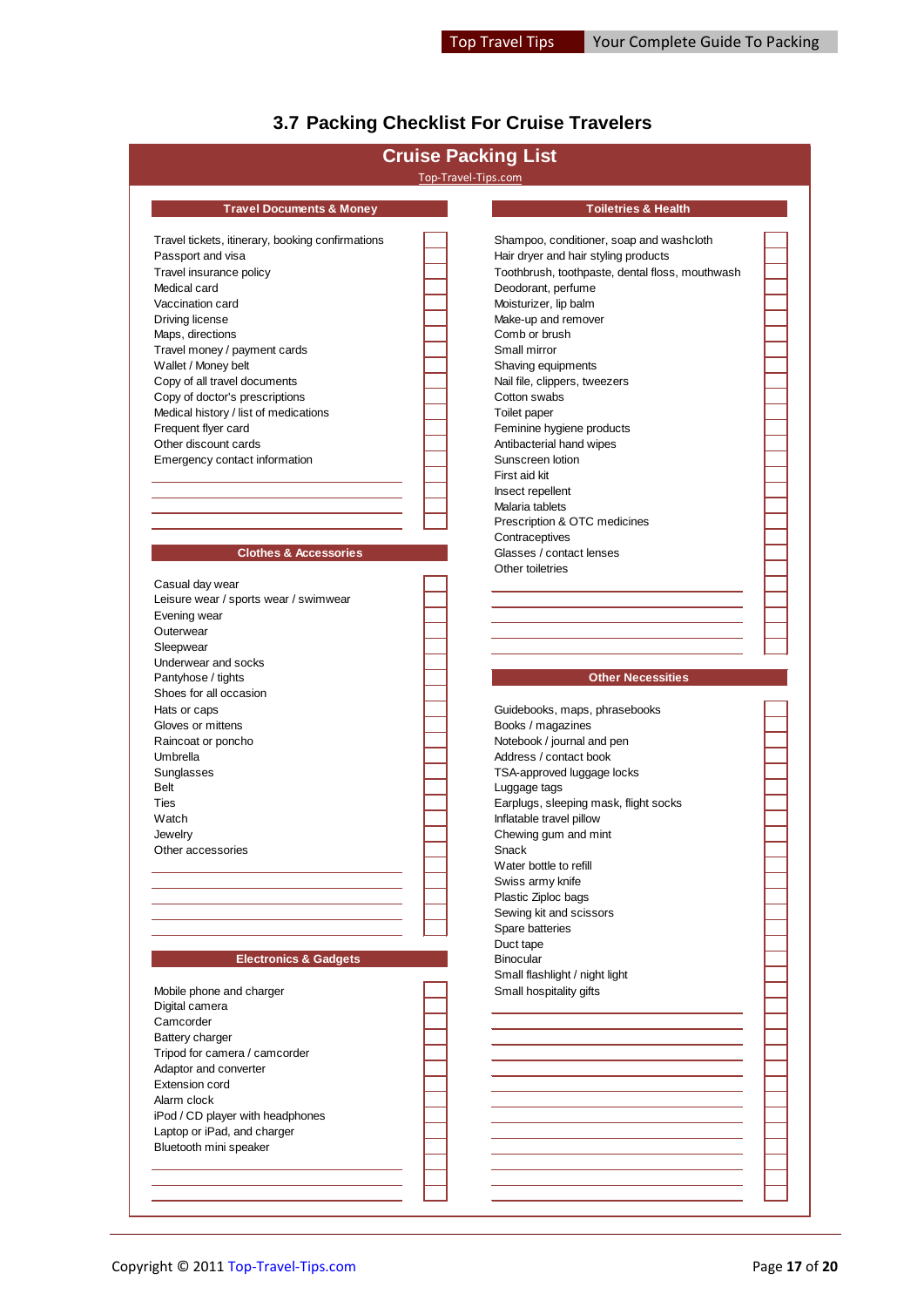# <span id="page-17-0"></span>**3.8 Packing Checklist For Alaska Cruise Travelers**

|                                                                                                                                   |                     | <b>Alaska Cruise Packing List</b>               |  |
|-----------------------------------------------------------------------------------------------------------------------------------|---------------------|-------------------------------------------------|--|
|                                                                                                                                   | Top-Travel-Tips.com |                                                 |  |
| <b>Travel Documents &amp; Money</b>                                                                                               |                     | <b>Toiletries &amp; Health</b>                  |  |
| Travel tickets, itinerary, booking confirmations                                                                                  |                     | Shampoo, conditioner, soap and washcloth        |  |
| Passport and visa                                                                                                                 |                     | Hair dryer and hair styling products            |  |
| Travel insurance policy                                                                                                           |                     | Toothbrush, toothpaste, dental floss, mouthwash |  |
| Medical card                                                                                                                      |                     | Deodorant, perfume                              |  |
| Driving license                                                                                                                   |                     | Moisturizer, lip balm                           |  |
| Maps, directions                                                                                                                  |                     | Make-up and remover                             |  |
| Travel money / payment cards                                                                                                      |                     | Comb or brush                                   |  |
| Wallet / Money belt                                                                                                               |                     | Small mirror                                    |  |
| Copy of all travel documents                                                                                                      |                     |                                                 |  |
|                                                                                                                                   |                     | Shaving equipments                              |  |
| Copy of doctor's prescriptions<br>Medical history / list of medications                                                           |                     | Nail file, clippers, tweezers<br>Cotton swabs   |  |
|                                                                                                                                   |                     |                                                 |  |
| Frequent flyer card                                                                                                               |                     | Toilet paper                                    |  |
| Other discount cards                                                                                                              |                     | Feminine hygiene products                       |  |
| Emergency contact information                                                                                                     |                     | Antibacterial hand wipes<br>Sunscreen lotion    |  |
|                                                                                                                                   |                     | First aid kit                                   |  |
|                                                                                                                                   |                     | Insect repellent (if in June or July)           |  |
|                                                                                                                                   |                     | Motion sickness remedy / Bioband                |  |
|                                                                                                                                   |                     | Prescription & OTC medicines                    |  |
| <b>Clothes &amp; Accessories</b>                                                                                                  |                     | Contraceptives                                  |  |
|                                                                                                                                   |                     | Glasses / contact lenses                        |  |
|                                                                                                                                   |                     | Other toiletries                                |  |
| Casual day wear - layers recommended                                                                                              |                     |                                                 |  |
| Leisure wear / sports wear / swimwear                                                                                             |                     |                                                 |  |
| Evening wear                                                                                                                      |                     |                                                 |  |
| Warm outerwear                                                                                                                    |                     |                                                 |  |
| Sleepwear                                                                                                                         |                     |                                                 |  |
| Underwear and socks                                                                                                               |                     |                                                 |  |
| Pantyhose / tights                                                                                                                |                     | <b>Other Necessities</b>                        |  |
| Shoes for all occasion - good walking shoes must                                                                                  |                     |                                                 |  |
| Hiking pole                                                                                                                       |                     |                                                 |  |
| Daypack                                                                                                                           |                     | Guidebooks, maps, phrasebooks                   |  |
| Hats or caps                                                                                                                      |                     | Books / magazines                               |  |
| Gloves or mittens                                                                                                                 |                     | Notebook / journal and pen                      |  |
| Scarves                                                                                                                           |                     | Address / contact book                          |  |
| Raincoat or poncho                                                                                                                |                     | TSA-approved luggage locks                      |  |
| Umbrella                                                                                                                          |                     | Luggage tags                                    |  |
| Sunglasses                                                                                                                        |                     | Earplugs, sleeping mask, flight socks           |  |
| <b>Belt</b>                                                                                                                       |                     | Inflatable travel pillow                        |  |
| lies                                                                                                                              |                     | Chewing gum and mint                            |  |
| Watch                                                                                                                             |                     | Snack                                           |  |
| Jewelry                                                                                                                           |                     | Water bottle to refill                          |  |
| Other accessories                                                                                                                 |                     | Swiss army knife                                |  |
|                                                                                                                                   |                     | Plastic Ziploc bags                             |  |
|                                                                                                                                   |                     | Sewing kit and scissors                         |  |
|                                                                                                                                   |                     | Spare batteries                                 |  |
| <b>Electronics &amp; Gadgets</b>                                                                                                  |                     | Duct tape                                       |  |
|                                                                                                                                   |                     | Small flashlight / night light                  |  |
| Mobile phone and charger                                                                                                          |                     | Small hospitality gifts                         |  |
| Digital camera and zoom lens                                                                                                      |                     |                                                 |  |
| Extra memory card / storage device                                                                                                |                     |                                                 |  |
| Camcorder                                                                                                                         |                     |                                                 |  |
| Battery charger                                                                                                                   |                     |                                                 |  |
| Tripod for camera / camcorder                                                                                                     |                     |                                                 |  |
| Adaptor and converter                                                                                                             |                     |                                                 |  |
|                                                                                                                                   |                     |                                                 |  |
|                                                                                                                                   |                     |                                                 |  |
|                                                                                                                                   |                     |                                                 |  |
|                                                                                                                                   |                     |                                                 |  |
|                                                                                                                                   |                     |                                                 |  |
|                                                                                                                                   |                     |                                                 |  |
| <b>Extension cord</b><br>Alarm clock<br>iPod / CD player with headphones<br>Laptop or iPad, and charger<br>Bluetooth mini speaker |                     |                                                 |  |
| Good binocular                                                                                                                    |                     |                                                 |  |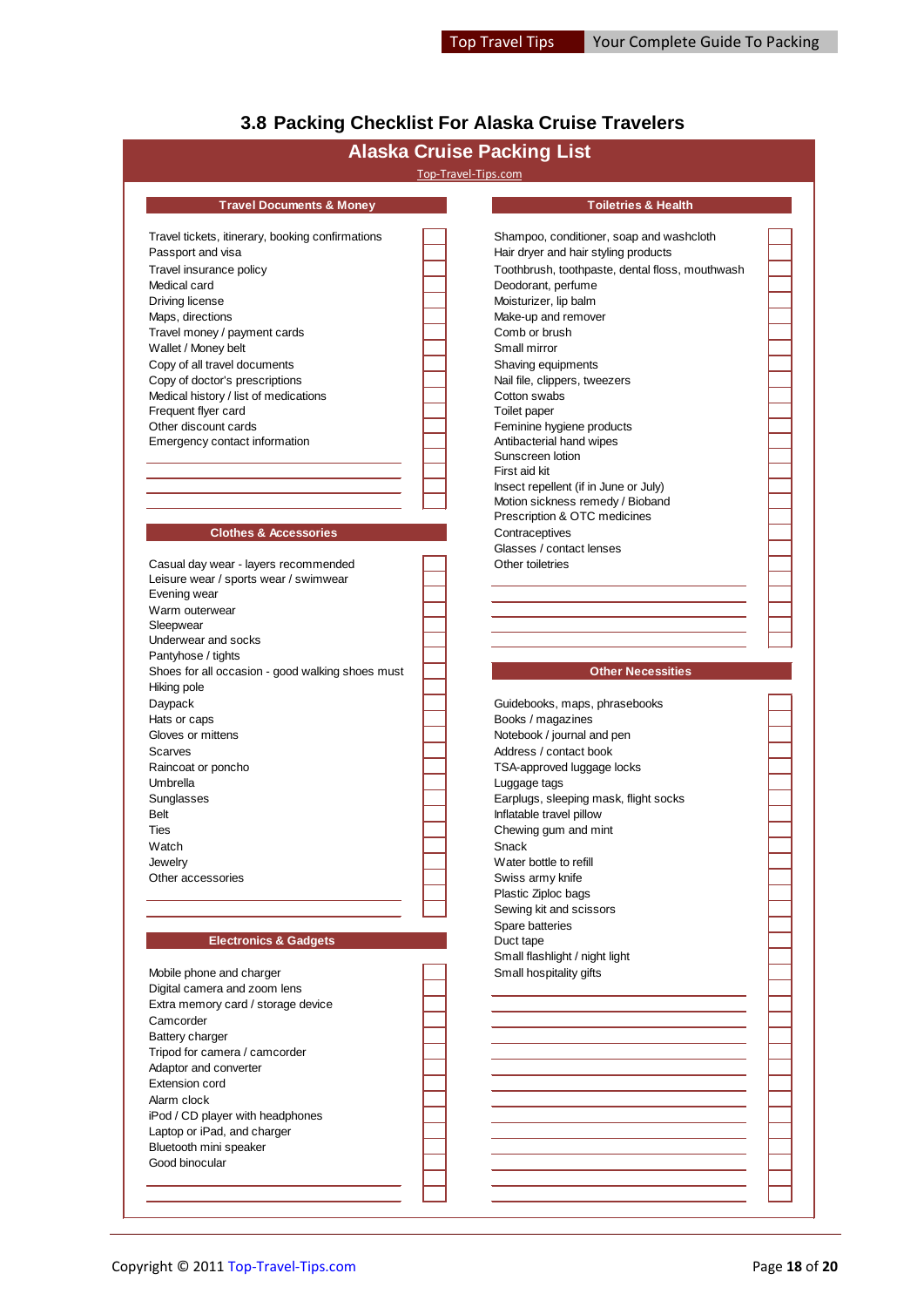# <span id="page-18-0"></span>**3.9 Packing Checklist For Ski Trips**

|                                                                         |                     | <b>Ski Trip Packing List</b>                                    |  |
|-------------------------------------------------------------------------|---------------------|-----------------------------------------------------------------|--|
|                                                                         | Top-Travel-Tips.com |                                                                 |  |
| <b>Travel Documents &amp; Money</b>                                     |                     | <b>Electronics &amp; Gadgets</b>                                |  |
|                                                                         |                     |                                                                 |  |
| Travel tickets, itinerary, booking confirmations                        |                     | Mobile phone and charger                                        |  |
| Passport and visa                                                       |                     | Digital camera and zoom lens                                    |  |
| Travel insurance policy                                                 |                     | Extra memory card / storage device                              |  |
| Medical card                                                            |                     | Camcorder                                                       |  |
| Driving license                                                         |                     | Battery charger                                                 |  |
| Maps, directions                                                        |                     | Tripod for camera / camcorder                                   |  |
| Travel money / payment cards                                            |                     | Adaptor and converter                                           |  |
| Wallet / money belt                                                     |                     | <b>Extension cord</b>                                           |  |
| Copy of all travel documents                                            |                     | Alarm clock                                                     |  |
| Copy of doctor's prescriptions<br>Medical history / list of medications |                     | iPod / CD player with headphones<br>Laptop or iPad, and charger |  |
| Frequent flyer card                                                     |                     | Bluetooth mini speaker                                          |  |
| Other discount cards                                                    |                     |                                                                 |  |
| Emergency contact information                                           |                     |                                                                 |  |
|                                                                         |                     |                                                                 |  |
|                                                                         |                     |                                                                 |  |
|                                                                         |                     | <b>Toiletries &amp; Health</b>                                  |  |
|                                                                         |                     | Shampoo, conditioner, soap and washcloth                        |  |
| <b>Clothes &amp; Accessories</b>                                        |                     | Hair dryer and hair styling products                            |  |
|                                                                         |                     | Toothbrush, toothpaste, dental floss, mouthwash                 |  |
| Ski outerwear (jacket, pants)                                           |                     | Deodorant, perfume                                              |  |
| Ski middle layer (fleece)                                               |                     | Moisturizer, lip balm                                           |  |
| Ski base layer (thermal top, pants)                                     |                     | Make-up and remover                                             |  |
| Ski hat / ski helmet                                                    |                     | Comb or brush                                                   |  |
| Ski goggles and sunglasses                                              |                     | Small mirror                                                    |  |
| Neck warmer / scarves                                                   |                     | Shaving equipments                                              |  |
| Ski gloves                                                              |                     | Nail file, clippers, tweezers                                   |  |
| Ski socks                                                               |                     | Cotton swabs                                                    |  |
| Ski boots                                                               |                     | Toilet paper                                                    |  |
| Liners                                                                  |                     | Feminine hygiene products                                       |  |
| Après-ski clothes                                                       |                     | Antibacterial hand wipes                                        |  |
| Après-ski boots                                                         |                     | Sunscreen lotion (for high altitude)                            |  |
| Gloves                                                                  |                     | Lip salve with SPF                                              |  |
| Sleepwear                                                               |                     | First aid kit                                                   |  |
| Underwear and socks                                                     |                     | Insect repellent (if in June or July)                           |  |
| Pantyhose / tights                                                      |                     | Motion sickness remedy / Bioband                                |  |
| Shoes for all other occasion                                            |                     | Prescription & OTC medicines                                    |  |
| Daypack / hydration bag                                                 |                     | Contraceptives                                                  |  |
| Umbrella                                                                |                     | Glasses / contact lenses                                        |  |
| <b>Belt</b>                                                             |                     | Other toiletries                                                |  |
| Swimsuit                                                                |                     |                                                                 |  |
| Watch, jewelry                                                          |                     |                                                                 |  |
| Other accessories                                                       |                     |                                                                 |  |
|                                                                         |                     | <b>Other Necessities</b>                                        |  |
|                                                                         |                     | Guidebooks, maps, phrasebooks                                   |  |
|                                                                         |                     | Books / magazines                                               |  |
| Ski Gear                                                                |                     | Notebook / journal and pen                                      |  |
|                                                                         |                     | Address / contact book                                          |  |
| Skis / snowboard                                                        |                     | TSA-approved luggage locks                                      |  |
| Ski poles                                                               |                     | Luggage tags                                                    |  |
| Ski bindings                                                            |                     | Earplugs, sleeping mask, flight socks                           |  |
| Ski clips                                                               |                     | Inflatable travel pillow                                        |  |
| Hand and foot warmers                                                   |                     | Chewing gum and mint                                            |  |
| Custom footbeds                                                         |                     | Snack                                                           |  |
| Ankle protectors and wrist guards                                       |                     | Water bottle to refill                                          |  |
| Ski lock                                                                |                     | Swiss army knife                                                |  |
|                                                                         |                     | Plastic Ziploc bags                                             |  |
|                                                                         |                     |                                                                 |  |
|                                                                         |                     | Sewing kit and scissors                                         |  |
| Other ski gear                                                          |                     | Spare batteries                                                 |  |
|                                                                         |                     | Duct tape                                                       |  |
|                                                                         |                     | <b>Binocular</b>                                                |  |
|                                                                         |                     | Small flashlight / night light                                  |  |
|                                                                         |                     |                                                                 |  |